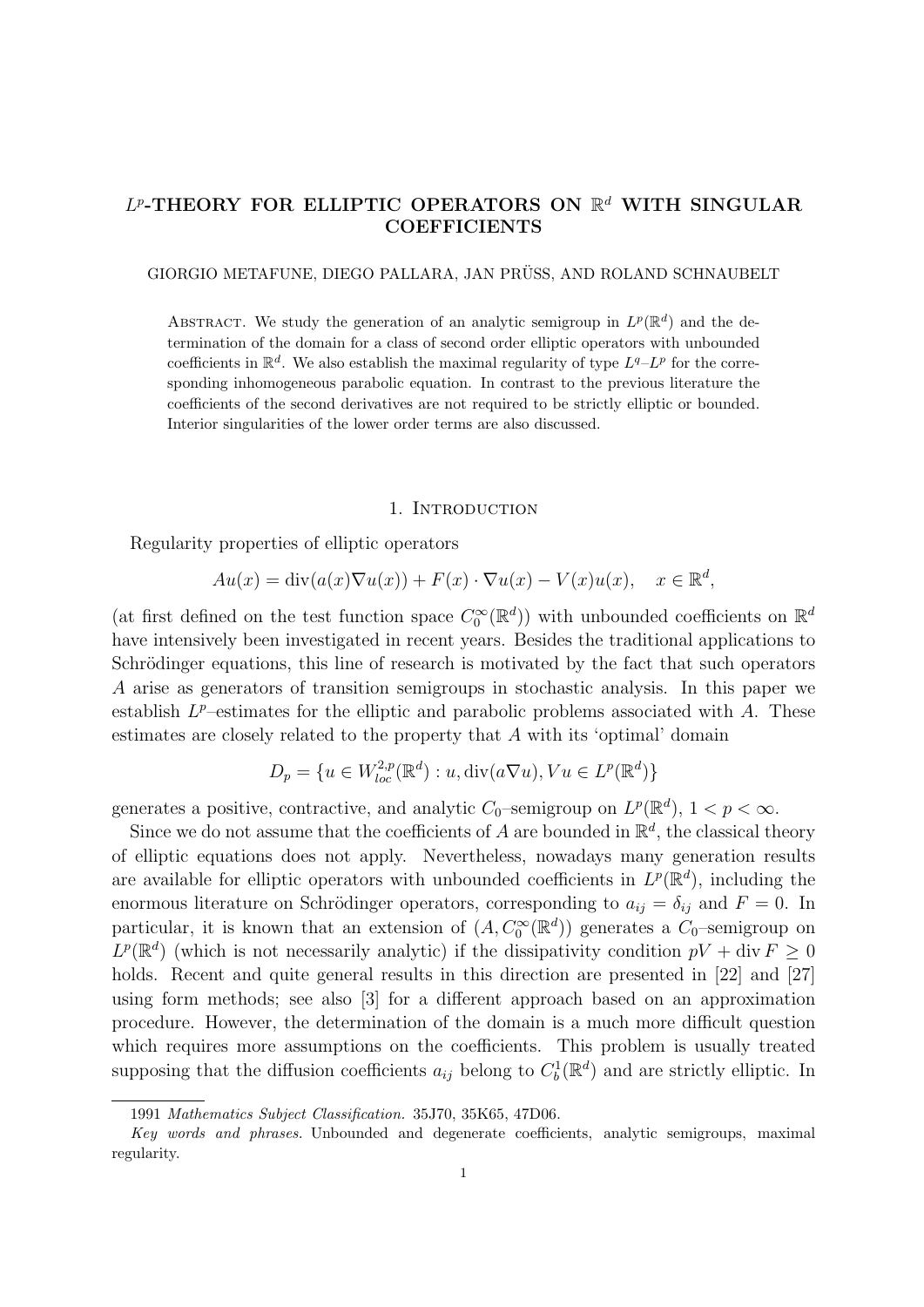this case the diffusion part

$$
A_0 u(x) = \text{div}(a(x)\nabla u(x)), \quad x \in \mathbb{R}^d,
$$

satisfies the classical Calderón–Zygmund estimates, so that  $D(A_0) = W^{2,p}(\mathbb{R}^d)$ . In this setting the domain of A was computed e.g. in [4], [5], [7], [24] under similar assumptions as in the present paper; see also the references therein and in particular [8] for further results. In these papers it was also assumed that the lower order coefficients have no singularities inside  $\mathbb{R}^d$ . In the case of unbounded and non-strictly elliptic  $a_{ij}$ , we are only aware of the domain characterizations given in [17] and [18]. However, in these papers it was supposed that the coefficients  $a_{ij}$  have a special structure. In the present paper we study diffusion coefficients which may be unbounded or degenerate at  $\infty$  without restrictions on their structure, and we also allow for interior singularities of the lower order coefficients.

Let us first consider the case without interior singularities. We assume that the coefficients of A satisfy the following hypotheses, where  $1 < p < \infty$  is given and the inner products corresponding to the matrices  $a(x)$  are denoted by

$$
a_0(\xi,\eta) = \sum_{k,l=1}^d a_{kl}(x)\xi_k\overline{\eta}_l \quad \text{and} \quad a_0[\xi] := a_0(\xi,\xi), \qquad (x \in \mathbb{R}^d, \ \xi, \eta \in \mathbb{C}^d).
$$

(H1) The real-valued functions  $a_{kl} \in C^1(\mathbb{R}^d)$  satisfy  $a_{kl} = a_{lk}$  for  $k, l = 1, \dots, d$  and

$$
a_0[\xi] = \sum_{k,l=1}^d a_{kl}(x)\xi_k \xi_l > 0
$$

for all  $x, \xi \in \mathbb{R}^d$  with  $\xi \neq 0$ .

- (H2) The function  $V : \mathbb{R}^d \to \mathbb{R}$  is measurable, and there is a function  $U \in C^1(\mathbb{R}^d)$  such that  $c_0 \leq U \leq V \leq c_1U$  and  $a_0[\nabla U]^{\frac{1}{2}} \leq \gamma U^{\frac{3}{2}} + C_{\gamma}$  for some constants  $c_1, c_0, \gamma > 0$ and  $C_{\gamma} \geq 0$ .
- (H3) The function  $F \in C^1(\mathbb{R}^d, \mathbb{R}^d)$  satisfies  $|F \cdot \xi| \leq \kappa U^{\frac{1}{2}} a_0[\xi]^{\frac{1}{2}}$  for some constant  $\kappa > 0$ .
- (H4) There is a constant  $\theta < p$  such that  $\theta U + \text{div } F \geq 0$ .

Condition (H1) already implies that an extension of  $(A_0, C_0^{\infty}(\mathbb{R}^d))$  in  $L^p(\mathbb{R}^d)$  generates a contractive (and analytic)  $C_0$ -semigroup on  $L^p(\mathbb{R}^d)$ , for all  $1 < p < \infty$ ; see e.g. the form-method approach in [9]. Under further assumptions, the closure of  $(A_0, C_0^{\infty}(\mathbb{R}^d))$ generates a contractive  $C_0$ -semigroup on  $L^p(\mathbb{R}^d)$ ,  $1 < p < \infty$ . The closure is again denoted by  $A_0$ . It is not difficult to see that in this case the closure is the only generator extending  $(A_0, C_0^{\infty}(\mathbb{R}^d))$ . Moreover, the domain of the closure is given by

$$
D(A_0) = \{ u \in L^p(\mathbb{R}^d) \cap W_{loc}^{2,p}(\mathbb{R}^d) : \text{div}(a\nabla u) \in L^p(\mathbb{R}^d) \}
$$

(see Lemma 2.1 below). In our paper we will assume a rather sharp condition for the property that test functions are a core for  $A_0$ , see Theorem 2.3 and Section 2.b.1 of [14]:

(H5) There is a constant  $\tau > 0$  such that

$$
\sum_{k,l=1}^d a_{kl}(x)x_k x_l \le \tau |x|^4 (\log |x|)^2, \quad |x| \ge 1.
$$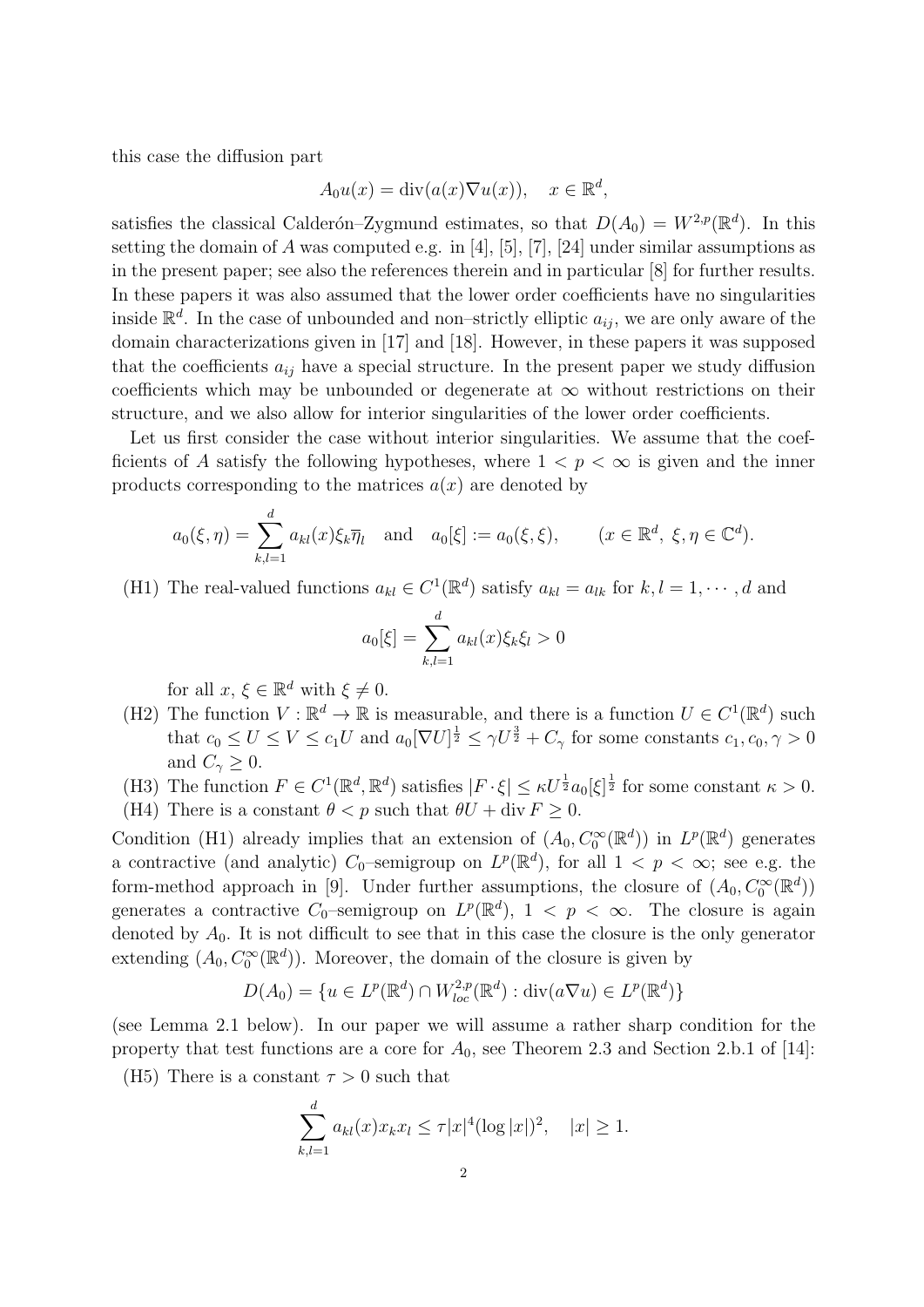We refer to Remark 2.2 for further comments on hypothesis  $(H5)$ .

To state our main results, we introduce the subspace

$$
D_p := D(A_0) \cap D(V) = \{ u \in W_{loc}^{2,p}(\mathbb{R}^d) : u, A_0 u, Vu \in L^p(\mathbb{R}^d) \}
$$

for  $1 < p < \infty$ . Since  $A_0$  and V are closed operators,  $D_p$  is a Banach space endowed with the norm

$$
||u||_{D_p} = ||u||_p + ||A_0u||_p + ||Vu||_p.
$$

Let us first suppose that either  $F = 0$  (and  $1 \lt p \lt \infty$ ) or  $1 \lt p \le 2$ . For these cases we show in Section 2 that  $(A, D_p)$  generates an analytic semigroup in  $L^p(\mathbb{R}^d)$ , under assumptions (H1), (H2), (H3), (H4), (H5), and  $(2.4)$ .

As mentioned above, (H1) and (H5) take care of the diffusion part, and (H4) implies the dissipativity of A. Hypothesis (H3) allows to control the drift term  $F \cdot \nabla u$  by  $A_0u$ and  $Vu$ , due to the interpolation Lemma 2.6. But we point out that the drift is not a small perturbation of  $A_0$  or  $A_0 - V$ , cf. Remark 3.6 in [24].

The oscillation condition (H2) (together with the bound (2.4) on  $\gamma$ ) plays a the central role in the identification of the domain of A. It was already used in [11] and [12] to show that the domain of the Schrödinger operator  $-\Delta + V$  in  $L^2(\mathbb{R}^d)$  coincides with  $W^{2,2}(\mathbb{R}^d) \cap D(V)$  both for smooth and singular potentials. There are counterexamples where this domain characterization fails and (H2) is true with a too large  $\gamma$ , see [10, Note 22, [24, Example 3.7]. The operator  $\Delta - V$  was studied in  $L^p(\mathbb{R}^d)$  in the papers [25] and [26] also under assumption (H2).

We remark that in  $(H2)$  the auxiliary potential U is introduced to obtain more flexible assumptions for V. In some applications, see e.g. Section 7 in [24], the freedom in changing  $V$  to  $U$  turned out to be quite useful.

The arguments used in Section 2 are based on variational estimates combined with methods from semigroup theory. In the case  $p > 2$ , the variational estimates are not sufficient anymore to control the drift term by the diffusion part and the potential. We employ a lengthy localization/covering procedure to overcome this difficulty and to show Proposition 3.3 which replaces the interpolation Lemma 2.6. Unfortunately, this method requires a stronger version of (H2) and additional estimates which control the growth and the oscillation of the matrix  $a$  by means of the potential  $U$ :

(H2') The function  $V : \mathbb{R}^d \to \mathbb{R}$  is measurable, and there is a function  $U \in C^1(\mathbb{R}^d)$  such that, setting

$$
\rho(x) = \frac{|a(x)|^{\frac{1}{2}}}{U(x)^{\frac{1}{2}}} \quad \text{and} \quad \nu(x) = \inf_{\xi \in \mathbb{R}^d, |\xi| = 1} \sum_{k,l=1}^d a_{kl}(x) \xi_k \xi_l \quad \text{for} \ \ x \in \mathbb{R}^d,
$$

the conditions

$$
c_0 \le U \le V \le c_1 U, \qquad |a(x)|^{\frac{1}{2}} \left| \nabla U(x) \right| \le \gamma U(x)^{\frac{3}{2}} + C_{\gamma}, \tag{1.1}
$$

$$
|a(x)| \le c_2 U(x), \qquad \sup_{|y-x| \le \rho(x)} |\nabla a(y)| \le c_2 \nu(x) |a(x)|^{-\frac{1}{2}} U(x)^{\frac{1}{2}} \tag{1.2}
$$

hold for  $x \in \mathbb{R}^d$  and some constants  $c_j, \gamma, C_\gamma \geq 0$ .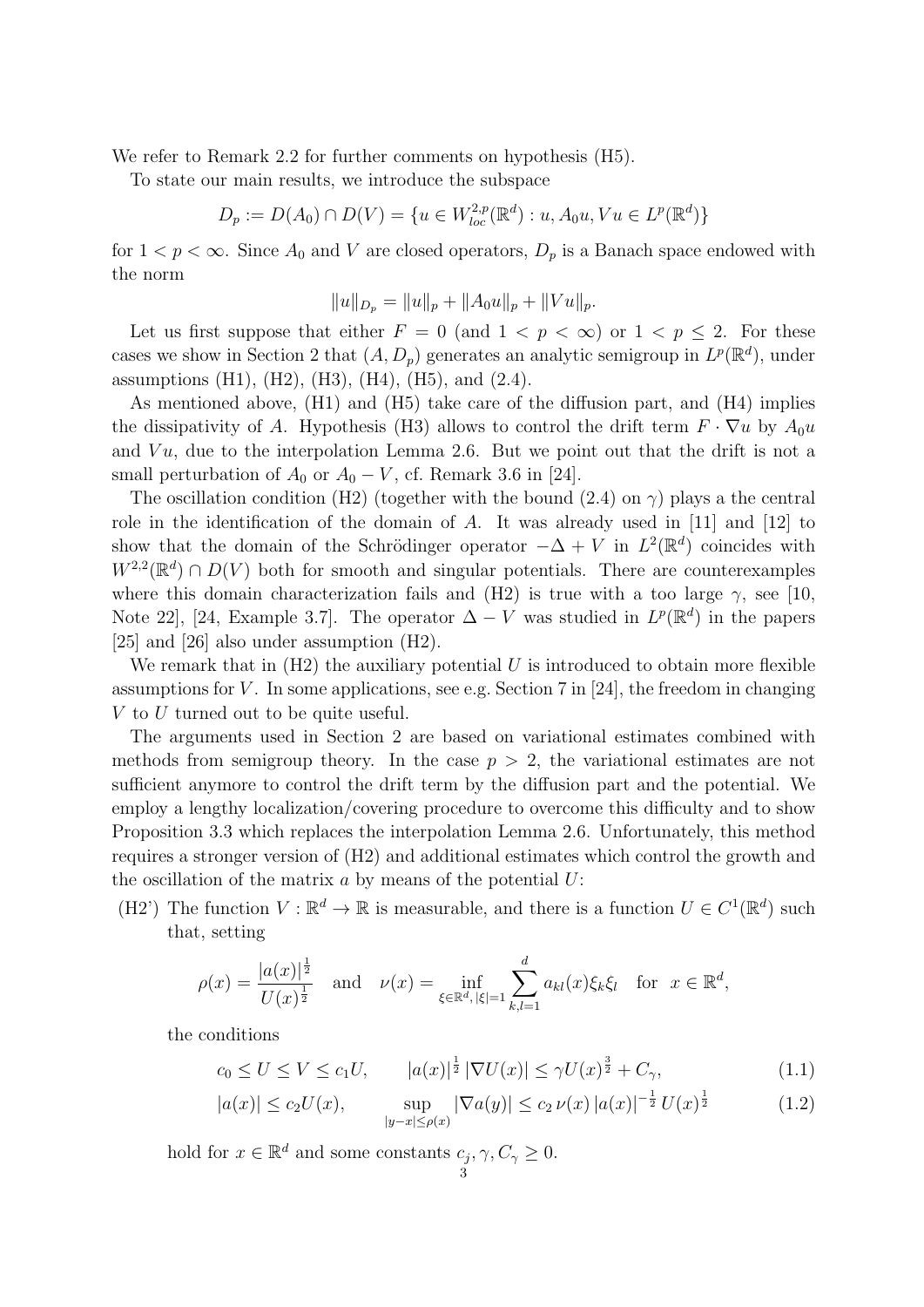Condition (H2') again allows to interpolate the term  $F \cdot \nabla u$  between  $A_0 u$  and  $Vu$ . So we can adopt the arguments from Section 2 in order to establish in Theorem 3.5 that A with domain  $D_p$  generates an analytic semigroup also if  $p > 2$  provided (H1), (H2'), (H3), (H4), (H5) and (2.4) hold. If a is strictly elliptic, in addition, then the domain  $D_p$ is continuously embedded into  $W^{2,p}(\mathbb{R}^d)$ ,  $1 < p < \infty$ , see Corollary 3.6.

Using certain regularizations of  $V$  and  $F$ , we can modify our approach to obtain essentially the same theorems if  $V$  and  $F$  are singular at 0 and satisfy the hypotheses on  $\mathbb{R}^d \setminus \{0\}$ , see Section 4.

The result that A with domain  $D(A) = D_p$  generates an analytic emigroup on  $L^p(\mathbb{R}^d)$ has many immediate consequences for the regularity properties of the parabolic problem

$$
\begin{cases}\n\partial_t u(t,x) = Au(t,x) + f(t,x), & t > 0, x \in \mathbb{R}^d, \\
u(0,x) = \varphi(x), & x \in \mathbb{R}^d,\n\end{cases}
$$
\n(1.3)

see e.g. [23]. For instance, the solution u belongs to  $W^{1,q}([0,T], L^p(\mathbb{R}^d))$  and  $A_0u, Vu \in$  $L^q([0,T], L^p(\mathbb{R}^d))$  for all  $T > 0$ , if  $f = 0$  and  $\varphi$  belongs to the real interpolation space  $(L^p(\mathbb{R}^d), D_p)_{1-1/q,q}$  for some  $q \in (1,\infty)$ . If  $\varphi \in D_p$ , then  $u \in C^1(\mathbb{R}_+, L^p(\mathbb{R}^d))$  and  $A_0u, Vu \in C(\mathbb{R}_+, L^p(\mathbb{R}^d))$ . In Lunardi's monograph [23] one finds plenty of regularity results for  $u$  if  $f$  is, e.g., Hölder continuous in time. In addition, our results yield maximal regularity of type  $L^q - L^p$  for A, i.e., for all  $f \in L^q([0,T], L^p(\mathbb{R}^d))$  and  $\varphi = 0$ , we have  $u \in W^{1,q}([0,T], L^p(\mathbb{R}^d))$  and  $A_0u, Vu \in L^q([0,T], L^p(\mathbb{R}^d))$ , see Theorems 3.7 and 4.4. We refer to [2], [13], and [21] for comprehensive accounts of the theory of maximal regularity, though we will not need the (quite involved) recent theorems presented in [13] and [21].

Finally, let us point out that for  $p > 2$  the operators satisfying our hypotheses with bounded V must have bounded coefficients, because of  $(1.2)$ . For  $1 < p < 2$ , we present a simple example of an operator satisfying  $(H1) - (H5)$  with unbounded diffusion matrix and drift coefficients but bounded potential:

$$
Au(x) = \sum_{k=1}^{N} D_k ((1 + x_k^2)D_k u(x)) + \sum_{k,l=1}^{N} b_{kl} x_l D_k u(x) + cu(x)
$$

with real constants  $b_{kl}$  and c (where c is sufficiently large).

## 2. THE CASES  $F = 0$  AND  $1 < p \leq 2$

In this section we prove our generation theorem in the cases  $F = 0$  and  $1 < p < \infty$  or for any F and  $1 < p \leq 2$ . However, some of the auxiliary results will be also valid for  $p > 2$  and  $F \neq 0$ .

We first show that  $C_0^{\infty}(\mathbb{R}^d)$  is a core for the Schrödinger operator  $A_0 - V$  if (H1) and (H5) hold. Observe that  $V = 0$  is allowed in the next lemma.

**Lemma 2.1.** Assume that (H1) and (H5) hold and that  $0 \leq V \in L^p_{loc}(\mathbb{R}^d)$  for some  $p \in (1,\infty)$ . Then the operator  $A_0 - V$  defined on  $D(A_0 - V) = \{u \in L^p(\mathbb{R}^d) \cap W_{loc}^{2,p}(\mathbb{R}^d)$ :  $(A_0-V)u ∈ L<sup>p</sup>(ℝ<sup>d</sup>)$ } generates a contractive  $C_0$ -semigroup on  $L<sup>p</sup>(ℝ<sup>d</sup>)$ . Moreover,  $C_0^{\infty}(ℝ<sup>d</sup>)$ is a core for  $A_0 - V$ .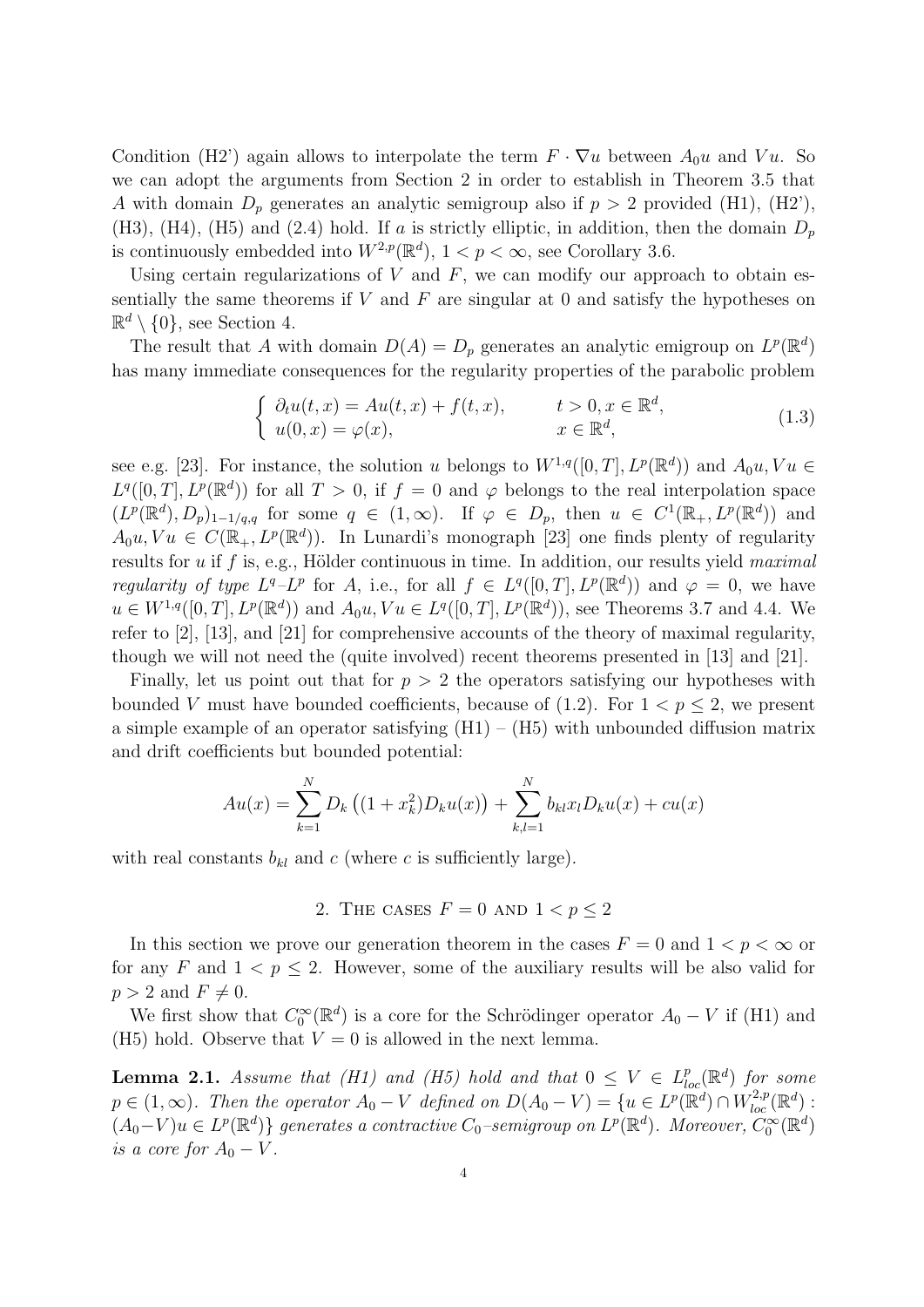*Proof.* One verifies as in the proof of Theorem 2.3 of [14] that  $(A_0 - V, C_0^{\infty}(\mathbb{R}^d))$  possesses a closure (denoted by  $A_0 - V$ ) which generates a contractive  $C_0$ -semigroup on  $L^p(\mathbb{R}^d)$ . (In fact, at this point in [14] it is assumed that  $V = 0$  and  $1 < p \le 2$ , but the proof can be modified in a straightforward way if  $V \neq 0$  and/or  $p > 2$ .) It is clear that  $A_0 - V$  is a restriction of the part  $A_{max}$  in  $L^p(\mathbb{R}^d)$  of the distributional operator div  $a\nabla - V$ . By standard elliptic regularity, see [1], the domain of  $A_{max}$  is given by

$$
D(A_{max}) = \{ u \in L^p(\mathbb{R}^d) \cap W_{loc}^{2,p}(\mathbb{R}^d) : \text{div}(a\nabla u) - Vu \in L^p(\mathbb{R}^d) \}.
$$

If  $(I - A_{max})u = 0$  for some  $u \in D(A_{max})$ , then  $\langle u, v - \text{div}(a\nabla v) + V v \rangle = 0$  for all test functions v, where the brackets denote the duality of  $L^p$  and  $L^{p'}$ . As above, one sees that the set of the functions  $v - \text{div}(a\nabla v) + Vv$  with  $v \in C_0^{\infty}(\mathbb{R}^d)$  is dense in  $L^{p'}(\mathbb{R}^d)$ . So we obtain that  $u = 0$ ; hence,  $I - A_{max}$  is injective on  $D(A_{max})$ . This fact implies that  $D(A_0 - V) = D(A_{max}).$ 

**Remark 2.2.** We refer the reader to [20] for more general conditions under which  $(A_0 V, C_0^{\infty}(\mathbb{R}^d)$  is essentially self-adjoint in  $L^2(\mathbb{R}^d)$ . It is not difficult to generalize these results to  $1 < p < \infty$ . So one obtains weaker conditions than (H5) under which the above lemma holds. However, these more general assumptions require a control of the growth of a through the potential V and reduce to  $(H5)$  if V is bounded. Since we need Lemma 2.1 also when  $V = 0$ , i.e., for the operator  $A_0$ , we are forced to retain (H5). We note that (H5) is almost optimal for the case  $V = 0$ , see [10, Example 3.5] or [14, Section 2.b.1].

We next want to show that A is *regularly dissipative*, that is, for some  $\phi \in (0, \pi/2)$  the operators  $e^{\pm i\phi}A$  are dissipative. This property is clearly equivalent to the estimate (2.3) below (with  $\delta = \cot \phi$ ).

**Proposition 2.3.** Let  $1 < p < \infty$  and assume that (H1), (H3), and (H4) are satisfied with U replaced by  $V \in L_{loc}^p(\mathbb{R}^d)$ . Then the operator A defined on  $C_0^{\infty}(\mathbb{R}^d)$  is regularly dissipative in  $L^p(\mathbb{R}^d)$ , with angle  $\phi_p > 0$  only depending on p and the constants in (H3) and  $(H_4)$ .

*Proof.* Let  $u \in C_0^{\infty}(\mathbb{R}^d)$  and, at first,  $2 \leq p < \infty$ . Set  $u^* = \overline{u}|u|^{p-2}$ . Observe that  $\nabla u^* = \overline{u} |u|^{p-4} ((p-1) \operatorname{Re}[\overline{u} \nabla u] - i \operatorname{Im}[\overline{u} \nabla u])$  and  $u^* \nabla u = \frac{1}{r}$  $\frac{1}{p}(\nabla |u|^p) + i \operatorname{Im}(\overline{u}\nabla u)|u|^{p-2}.$ Integrating by parts and using (H4), we calculate

$$
- \operatorname{Re} \int_{\mathbb{R}^d} (Au) u^* dx = (p-1) \int_{\mathbb{R}^d} |u|^{p-4} a_0 [\operatorname{Re} \overline{u} \nabla u] dx
$$
  
+ 
$$
\int_{\mathbb{R}^d} |u|^{p-4} a_0 [\operatorname{Im} \overline{u} \nabla u] dx + \int_{\mathbb{R}^d} (V + \frac{1}{p} \operatorname{div} F) |u|^p dx
$$
  

$$
\ge (p-1)b^2 + c^2 + (1 - \frac{\theta}{p})d^2,
$$
 (2.1)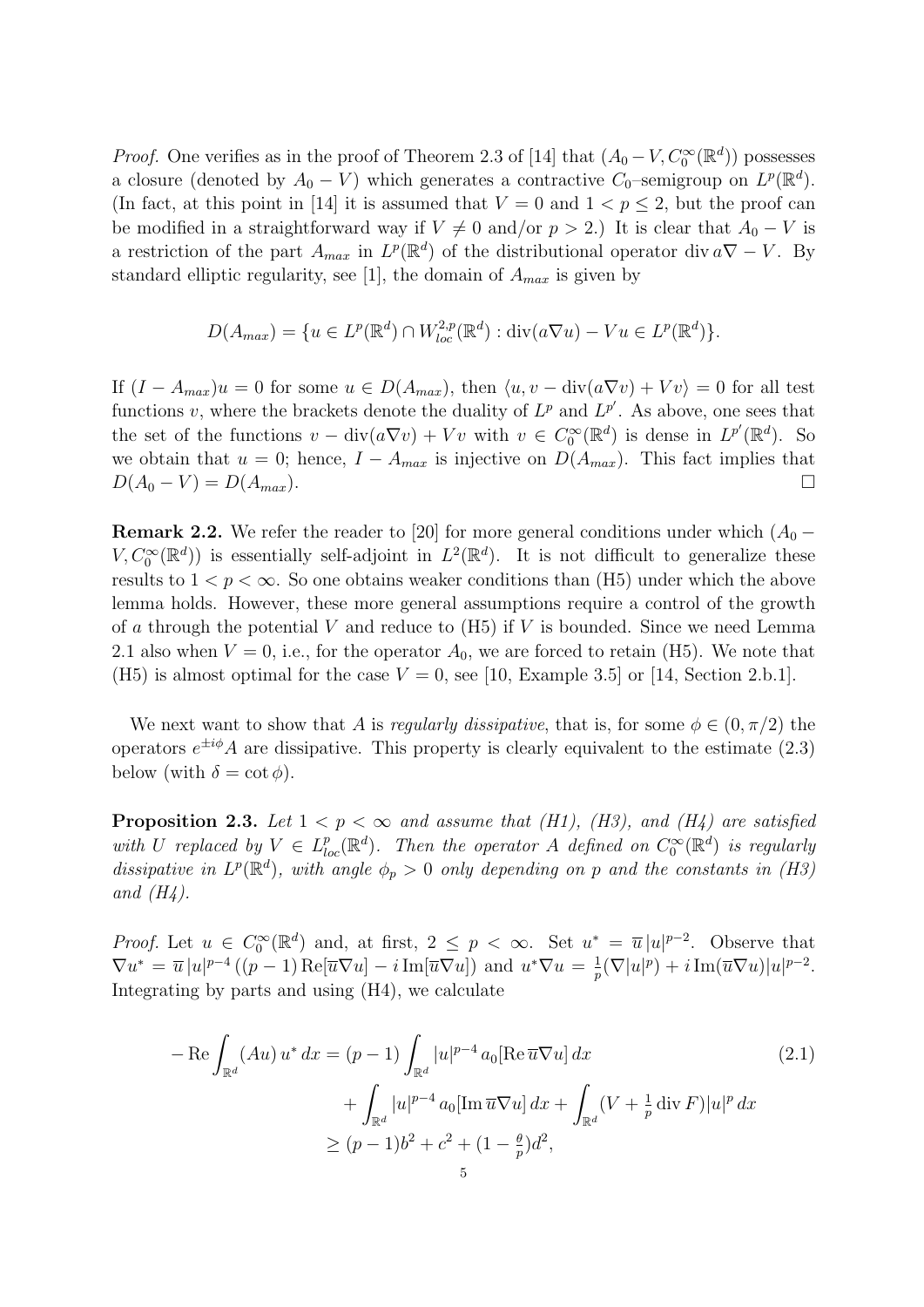where  $b^2 = \int |u|^{p-4} a_0 [\text{Re }\overline{u} \nabla u] dx$ ,  $c^2 = \int |u|^{p-4} a_0 [\text{Im }\overline{u} \nabla u] dx$ , and  $d^2 = \int V |u|^p dx$ . Similarly, employing the Cauchy–Schwarz inequality and (H3), we estimate

$$
\left| \text{Im} \int_{\mathbb{R}^d} (Au) u^* dx \right| \le |p-2| \int_{\mathbb{R}^d} |u|^{p-4} |a_0(\text{Re}(\overline{u} \nabla u), \text{Im}(\overline{u} \nabla u))| dx
$$
\n
$$
+ \int_{\mathbb{R}^d} |F \cdot \text{Im}(\overline{u} \nabla u)| |u|^{p-2} dx
$$
\n
$$
\le |p-2| b c + \kappa \int_{\mathbb{R}^d} V^{\frac{1}{2}} |u|^{\frac{p}{2}} a_0 [\text{Im } \overline{u} \nabla u]^{\frac{1}{2}} |u|^{\frac{p}{2}-2} dx
$$
\n
$$
\le |p-2| b c + \kappa b d.
$$
\n(2.2)

Taking  $\delta_p = \delta$  such that  $\delta^2 = \frac{|p-2|^2}{4(p-1)} + \frac{\kappa^2}{4(1-\theta/p)(p-1)}$ , we see that

$$
\left| \operatorname{Im} \int_{\mathbb{R}^d} (Au) u^* dx \right| \le -\delta \operatorname{Re} \int_{\mathbb{R}^d} (Au) u^* dx. \tag{2.3}
$$

This shows the assertion for  $p \geq 2$ . If  $p \in (1,2)$ , we replace  $|u|$  by  $u_{\varepsilon} = \sqrt{|u|^2 + \varepsilon}$  for  $\varepsilon > 0$  in the calculations involving  $A_0$ . Passing to the limit as  $\varepsilon \to 0$  and using Fatou's lemma, one then establishes (2.1) and (2.2) (in particular, all integrands are integrable). Thus one can deduce  $(2.3)$  as above.

**Lemma 2.4.** Let  $1 < p < \infty$ . Assume that (H1)–(H4) hold with

$$
\frac{\theta}{p} + (p-1)\gamma \left[\frac{\kappa}{p} + \frac{\gamma}{\alpha}\right] < 1, \qquad \text{for some} \ \alpha \in (0, 4). \tag{2.4}
$$

Then, for a test function u, we have

$$
\int_{\mathbb{R}^d} U^p |u|^p \, dx + \int_{\{u \neq 0\}} U^{p-1} |u|^{p-2} a_0 [\nabla u] \, dx \leq c_\alpha \, \|u - Au\|_p^p \, .
$$

If (2.4) holds with  $\alpha = 4$ , then we obtain  $||Uu||_p \le c||u - Au||_p$ . The constants c and  $c_{\alpha}$ only depend on p and the constants in  $(H2)$ – $(H4)$ .

*Proof.* We assume preliminarily that (H2) is satisfied with  $C_{\gamma} = 0$ . We first consider the case  $p \geq 2$ . For a fixed real  $u \in C_0^{\infty}(\mathbb{R}^d)$  we set

$$
f := -Au = -A_0u - F \cdot \nabla u + Vu.
$$
\n
$$
(2.5)
$$

If we multiply (2.5) by  $U^{p-1}u|u|^{p-2}$  and integrate by parts, we obtain as in the proof of Proposition 2.3 the identity

$$
\int_{\mathbb{R}^d} (V + \frac{1}{p} \operatorname{div} F) U^{p-1} |u|^p dx + (p-1) \int_{\mathbb{R}^d} U^{p-1} |u|^{p-2} a_0 [\nabla u] dx
$$
\n
$$
= (1-p) \int_{\mathbb{R}^d} u |u|^{p-2} U^{p-2} a_0 (\nabla u, \nabla U) dx + \left(\frac{1}{p} - 1\right) \int_{\mathbb{R}^d} U^{p-2} |u|^p F \cdot \nabla U dx
$$
\n
$$
+ \int_{\mathbb{R}^d} f U^{p-1} u |u|^{p-2} dx. \tag{2.6}
$$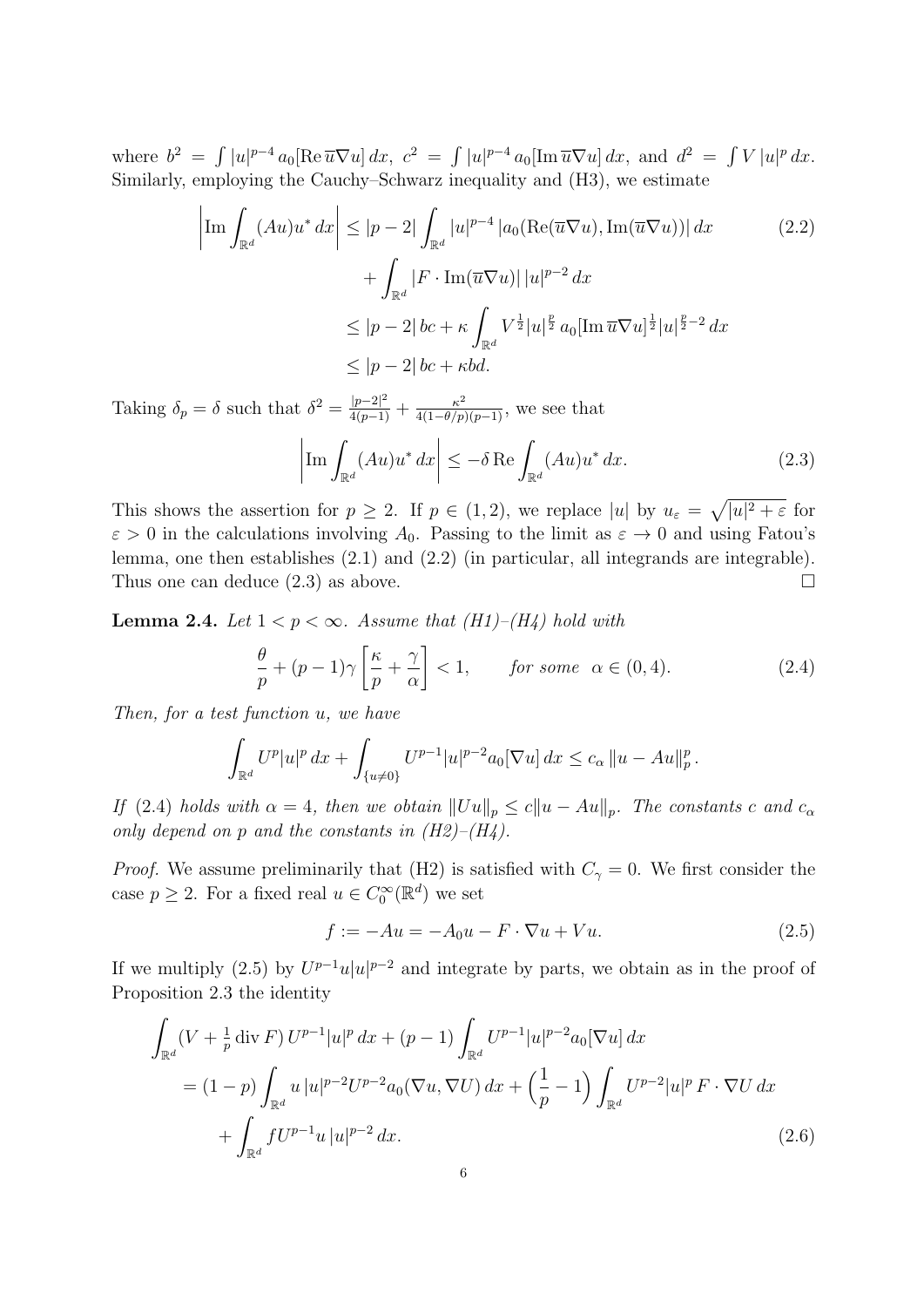We introduce the quantities  $b^2 = \int U^p |u|^p dx$  and  $d^2 = \int U^{p-1} |u|^{p-2} a_0 [\nabla u] dx$ . The left hand side of (2.6) is greater than  $(1-\frac{\theta}{r})$  $\frac{\theta}{p}$ ) $b^2 + (p-1)d^2$  by (H2) and (H4). Employing (H2),  $(H3)$ , Hölder's and Young's inequalities, we estimate the right hand side of  $(2.6)$  by

$$
(p-1)\gamma \int_{\mathbb{R}^d} |u|^{p-1} U^{p-2} a_0 [\nabla u]^{\frac{1}{2}} U^{\frac{3}{2}} dx + \left(1 - \frac{1}{p}\right) \gamma \kappa \int_{\mathbb{R}^d} U^{p-2} |u|^p U^{\frac{1}{2}} U^{\frac{3}{2}} dx
$$
  
+  $\left(\int_{\mathbb{R}^d} |f|^p dx\right)^{\frac{1}{p}} \left(\int_{\mathbb{R}^d} U^p |u|^p dx\right)^{1-\frac{1}{p}}$   
 $\leq (p-1)\gamma bd + \left(1 - \frac{1}{p}\right) \gamma \kappa b^2 + ||f||_p b^{2-\frac{2}{p}}$   
 $\leq (p-1)\gamma bd + \left(1 - \frac{1}{p}\right) \gamma \kappa b^2 + \varepsilon b^2 + c_{\varepsilon} ||f||_p^p$ 

Combining these facts, we arrive at

$$
\left[1 - \frac{\theta}{p} - \frac{\kappa \gamma(p-1)}{p} - \varepsilon\right] b^2 + (p-1)d^2 \le (p-1)\gamma bd + c_{\varepsilon} ||f||_p^p.
$$

We only consider the case  $0 < \alpha < 4$ ; the case  $\alpha = 4$  can be treated in the same way. If we take a sufficiently small  $\varepsilon > 0$  and use Young's inequality and (2.4), we deduce

$$
\int_{\mathbb{R}^d} U^p |u|^p \, dx + \int_{\mathbb{R}^d} U^{p-1} |u|^{p-2} a_0 [\nabla u] \, dx \le c \, ||f||_p^p = c \, ||Au||_p^p \tag{2.7}
$$

for some constant  $c_{\alpha} = c > 0$ . In order to remove the assumption  $C_{\gamma} = 0$ , we fix a large  $\lambda$  (depending on  $\gamma$  and  $C_{\gamma}$ ) such that  $U + \lambda + 1$  and  $V + \lambda + 1$  satisfy (H2) with  $C_{\gamma} = 0$ and apply the previous estimates to the operator  $A - \lambda - 1$ . Then

$$
\int_{\mathbb{R}^d} U^p |u|^p dx + \int_{\mathbb{R}^d} U^{p-1} |u|^{p-2} a_0 [\nabla u] dx
$$
  
\n
$$
\leq c ||(\lambda + 1)u - Au||_p^p \leq c (||u - Au||_p + \lambda ||u||_p)^p \leq c (1 + \lambda)^p ||u - Au||_p^p,
$$

by the dissipativity of A.

If  $p < 2$ , then one can verify as in the proof of Proposition 2.3 that  $d^2$  is a finite number (taking the integral over  $\{x \in \mathbb{R}^d : u(x) \neq 0\}$ ). The claim then follows as for  $p \geq 2$ .  $\Box$ 

The above results allow us to treat the case  $F = 0$ , i.e., the Schrödinger operator  $A_0 - V$ , on  $L^p(\mathbb{R}^d)$  for  $1 < p < \infty$ .

**Theorem 2.5.** Let  $1 < p < \infty$ . Assume that (H1), (H2) with  $\gamma^2 < 4(p-1)^{-1}$ , and (H5) hold. Then  $A_0 - V$  with domain  $D_p$  generates a positive, analytic  $C_0$ -semigroup  $T(\cdot)$  in  $L^p(\mathbb{R}^d)$  such that  $||T(z)|| \leq 1$  for  $|\arg z| \leq \phi_p$  and some  $\phi_p > 0$ . Test functions are a core of  $A_0 - V$ , i.e.,  $C_0^{\infty}(\mathbb{R}^d)$  is dense in  $D_p$ .

*Proof.* Lemma 2.4 (with  $F = 0$ ,  $\theta = \kappa = 0$ ,  $\alpha = 4$ ) shows that

$$
||Vu||_p \le c ||u - (A_0 - V)u||_p \tag{2.8}
$$

for all test functions u, where the constant c only depends on  $p$  and the constants in  $(H2)$ . Let  $u \in D_p = D(A_0) \cap D(V)$ . Due to Lemma 2.1 there are test functions approximating u in the graph norm of  $A_0 - V$ . Thus Proposition 2.3 is valid for  $A_0 - V$  defined on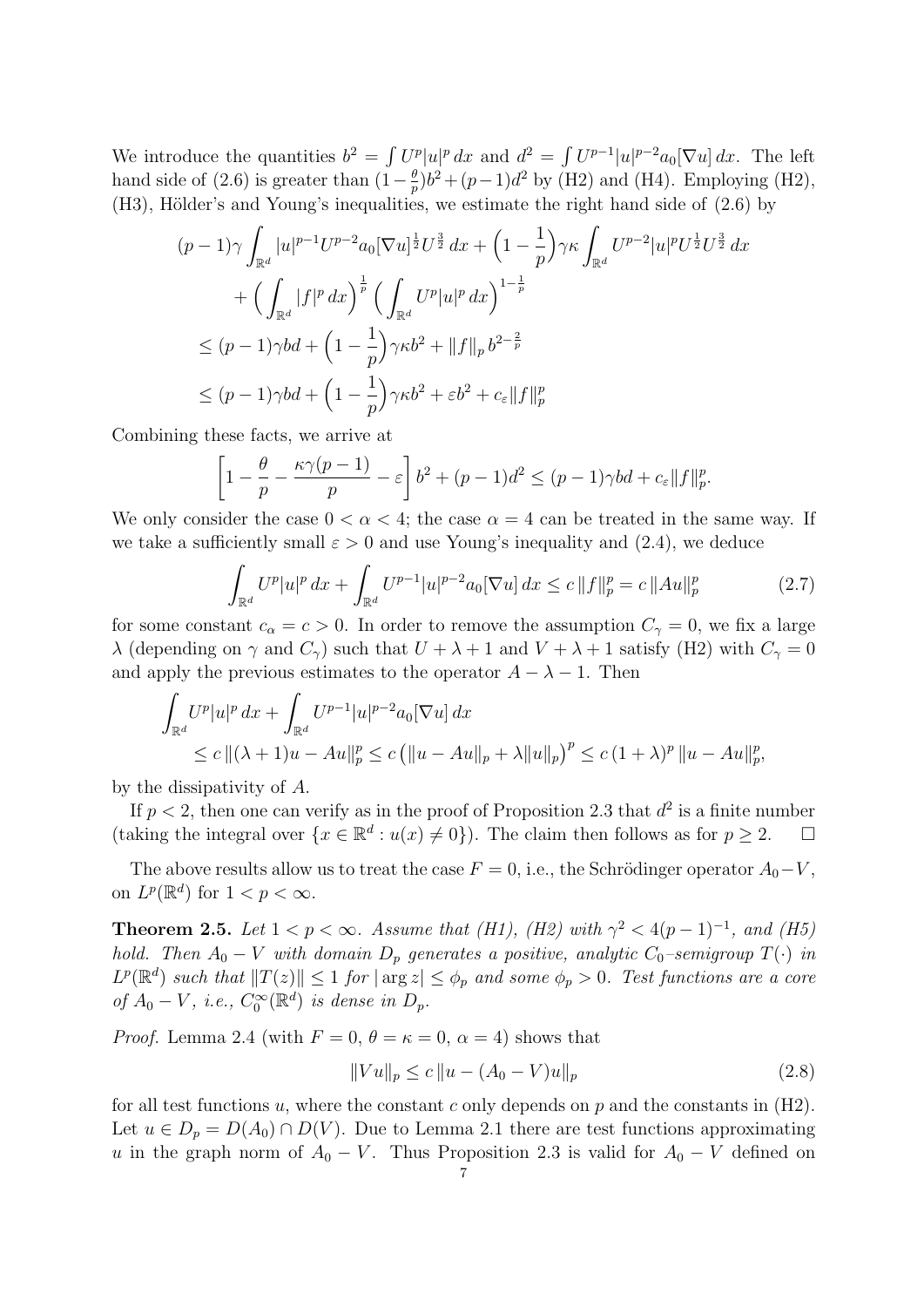$D_p$ . Moreover, (2.8) holds for  $u \in D_p$  thanks to Fatou's lemma. We introduce the approximating potentials  $U_{\varepsilon} = \frac{U}{1+\varepsilon U}$  and  $V_{\varepsilon} = \frac{V}{1+\varepsilon V}$ , where  $\varepsilon > 0$ . Then we have

$$
\frac{c_0}{1+\varepsilon c_0} \le U_{\varepsilon} \le V_{\varepsilon} \le c_1 U_{\varepsilon} \le \frac{c_1}{\varepsilon} \quad \text{and} \quad a_0 [\nabla U_{\varepsilon}]^{\frac{1}{2}} \le \gamma U_{\varepsilon}^{\frac{3}{2}} + C_{\gamma}.
$$
 (2.9)

Let  $f \in L^p(\mathbb{R}^d)$ . Lemma 2.1 implies that  $A_0 - V_\varepsilon$  with domain  $D(A_0 - V_\varepsilon) = D(A_0)$ generates a contraction semigroup on  $L^p(\mathbb{R}^d)$ . Therefore there is a unique  $u_{\varepsilon} \in D(A_0)$ satisfying

$$
u_{\varepsilon} - A_0 u_{\varepsilon} + V_{\varepsilon} u_{\varepsilon} = f,
$$
  $||u_{\varepsilon}||_p \le ||f||_p$ , and  $||V_{\varepsilon} u_{\varepsilon}||_p \le C ||f||_p$ .

Here the constant C does not depend on  $\varepsilon$  due to (2.8) and (2.9). Using standard elliptic regularity on balls  $B(0, r)$ , [16, Theorem 9.11], we see that

$$
||u_{\varepsilon}||_{W^{2,p}(B(0,r))} \leq C'_{p,r} ||f||_p.
$$

Thus there exists a sequence  $\varepsilon_n \to 0$  such that the functions  $(u_{\varepsilon_n})$  converge weakly to a function  $u \in W_{loc}^{2,p}(\mathbb{R}^d)$  as  $n \to \infty$ . The Rellich–Kondrachov theorem implies that a subsequence of  $(u_{\varepsilon_n})$  tends strongly to u in  $W^{1,p}_{loc}(\mathbb{R}^d)$ ; hence we may assume that  $u_{\varepsilon_n}(x) \to$  $u(x)$  a.e. in  $\mathbb{R}^d$ . Fatou's lemma now yields

$$
||u||_p \le ||f||_p
$$
 and  $||Vu||_p \le C||f||_p$ .

Let  $\varphi$  be a test function. Then we have

$$
\int_{\mathbb{R}^d} f \varphi \, dx = \int_{\mathbb{R}^d} u_{\varepsilon_n} (\varphi - A_0 \varphi + V_{\varepsilon_n} \varphi) \, dx \longrightarrow \int_{\mathbb{R}^d} u (\varphi - A_0 \varphi + V \varphi) \, dx \quad (n \to \infty),
$$
\n
$$
\int_{\mathbb{R}^d} f \varphi \, dx = \int_{\mathbb{R}^d} (u - A_0 u + Vu) \varphi \, dx.
$$
\n(2.10)

So we derive

$$
u - A_0 u + Vu = f.
$$

This means that  $u \in D_p$  since  $A_0u = u + Vu - f \in L^p(\mathbb{R}^d)$ . As a result,  $I - (A_0 - V)$ :  $D_p \to L^p(\mathbb{R}^d)$  is surjective. The operator  $A_0 - V$  with domain  $D_p$  thus generates a contraction semigroup  $T(\cdot)$  on  $L^p(\mathbb{R}^d)$  in view of Lemma 2.1 and the Lumer-Phillips theorem. Proposition 2.3 and the Lumer-Phillips theorem then imply that  $e^{\pm i\phi_p}A$  also generate contractive  $C_0$ -semigroups for some  $\phi_p > 0$ . Hence  $T(\cdot)$  is analytic due to [15, Theorem II.4.9].

The last assertion immediately follows from Lemma 2.1. The positivity of  $A_0 - V$  is essentially known: One can argue as in Theorems 3.1 and 3.3 of [3] to obtain an extension  $\tilde{A}$  of  $(A_0 - V, C_0^{\infty}(\mathbb{R}^d))$  which generates a positive  $C_0$ -semigroup. Since test functions are a core of our generator A, we have  $A = \tilde{A}$ , and the positivity of  $T(t)$  follows. (We note that in [3] it was assumed that the coefficients  $a_{kl}$  are uniformly elliptic, but this does not matter in this argument.)  $\Box$ 

In the case  $1 < p \leq 2$  the above generation result can be extended to the operator A with  $F \neq 0$  using the complete estimate proved in Lemma 2.4. This estimate leads to the following weighted Gagliardo–Nirenberg estimate.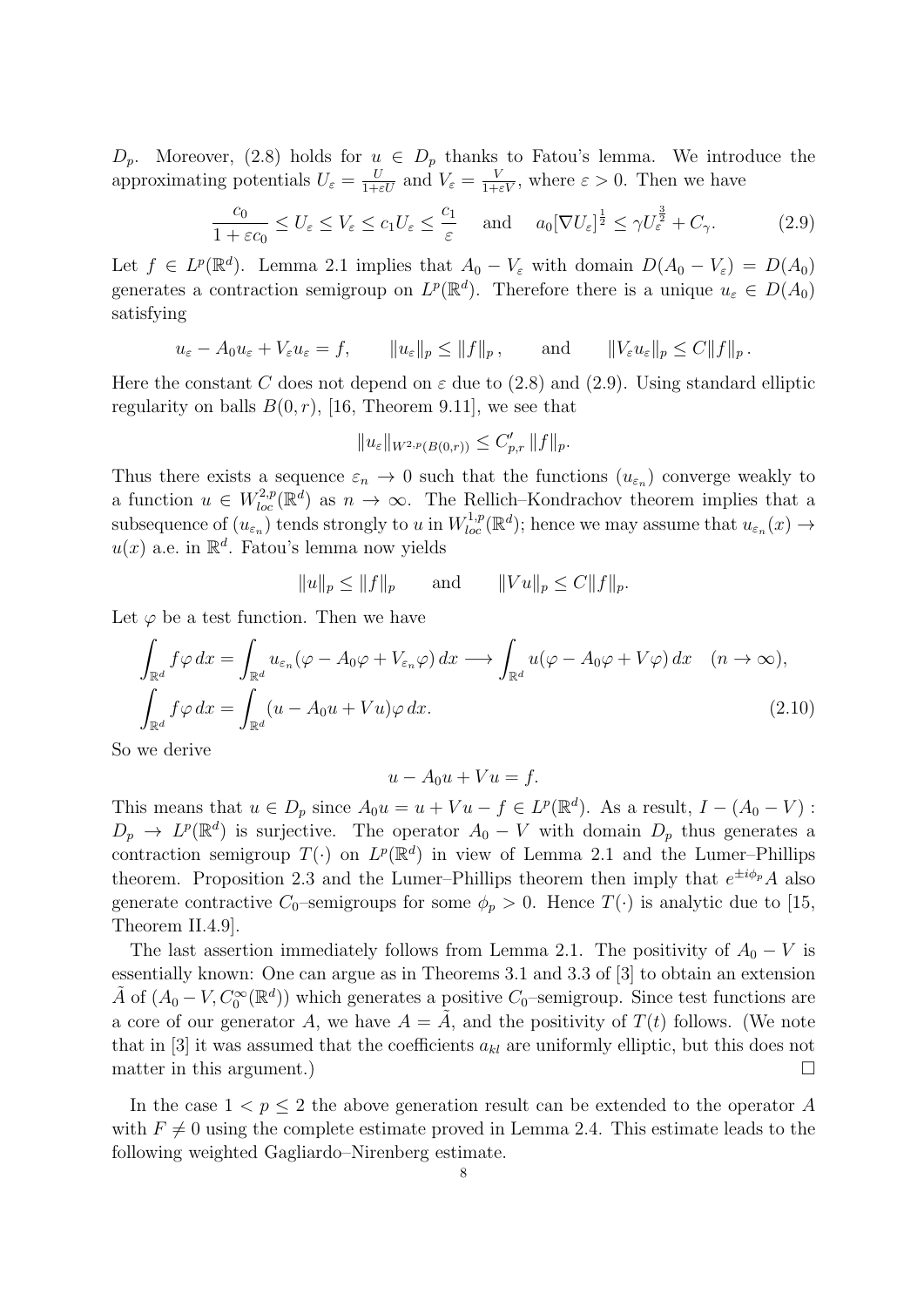**Lemma 2.6.** Let  $1 < p \leq 2$ . Assume that the hypotheses (H1) and (H2) are satisfied and that (2.4) holds. Then for each  $\varepsilon > 0$  there is a constant  $c_{\varepsilon}$  (depending only on  $\varepsilon$ , p,  $\alpha$  in  $(2.4)$ , and the constants in  $(H2)$  such that

$$
||U^{\frac{1}{2}}a_0[\nabla u]^{\frac{1}{2}}||_p \leq \varepsilon ||A_0u||_p + c_{\varepsilon} ||Vu||_p
$$

for every test function u.

*Proof.* Again we first suppose that (H2) holds with  $C_{\gamma} = 0$ . The estimate (2.7) for the case  $F = 0$  shows that

$$
\int_{\{u\neq 0\}} U^{p-1}|u|^{p-2}a_0[\nabla u] dx \le c \left( \|A_0 u\|_p + \|Vu\|_p\right)^p.
$$

Let  $u_{\varepsilon} = \sqrt{|u|^2 + \varepsilon}$  for  $\varepsilon > 0$  and denote by K the support of u. Hölder's inequality with the conjugate exponents  $\frac{2}{p}$  and  $\frac{2}{2-p}$  yields

$$
\int_{\mathbb{R}^d} U^{\frac{p}{2}} a_0 [\nabla u]^{\frac{p}{2}} dx = \int_K (U^{p-1} u_{\varepsilon}^{p-2} a_0 [\nabla u])^{\frac{p}{2}} (U^p u_{\varepsilon}^p)^{\frac{2-p}{2}} dx
$$
  

$$
\leq \left( \int_K U^{p-1} u_{\varepsilon}^{p-2} a_0 [\nabla u] dx \right)^{\frac{p}{2}} \left( \int_K U^p u_{\varepsilon}^p dx \right)^{1-\frac{p}{2}}.
$$

Using the theorem of dominated convergence, we obtain

$$
\int_{\mathbb{R}^d} U^{\frac{p}{2}} a_0 [\nabla u]^{\frac{p}{2}} dx \le \left( \int_{\{u \neq 0\}} U^{p-1} |u|^{p-2} a_0 [\nabla u] dx \right)^{\frac{p}{2}} \left( \int_{\mathbb{R}^d} U^p |u|^p dx \right)^{1-\frac{p}{2}}.
$$

Combining the above estimates with (H2) and Young's inequality, we deduce

$$
||U^{\frac{1}{2}}a_0[\nabla u]^{\frac{1}{2}}||_p \le c \left( ||A_0 u||_p + ||Vu||_p \right)^{\frac{p}{2}} ||Vu||_p^{1-\frac{p}{2}} \le c' \left( ||A_0 u||_p^{\frac{p}{2}} + ||Vu||_p^{\frac{p}{2}} \right) ||Vu||_p^{1-\frac{p}{2}}
$$
  

$$
\le \varepsilon ||A_0 u||_p + c_{\varepsilon} ||Vu||_p.
$$

If  $C_{\gamma} \neq 0$ , we add a large constant  $\lambda > 0$  such that  $U + \lambda$  and  $V + \lambda$  satisfy (H2) with  $C_{\gamma} = 0$ . Then the first part of the proof implies that

 $\|U^{\frac{1}{2}}a_0[\nabla u]^{\frac{1}{2}}\|_p\leq \|(U+\lambda)^{\frac{1}{2}}a_0[\nabla u]^{\frac{1}{2}}\|_p\leq \varepsilon\,\|A_0u\|_p+c_\varepsilon\,\|(\lambda+V)u\|_p\leq \varepsilon\,\|A_0u\|_p+c'_\varepsilon\,\|Vu\|_p$ due to  $(H2)$ .

**Proposition 2.7.** Let  $1 < p \leq 2$ . Assume that the hypotheses (H1)–(H5) are satisfied and that (2.4) holds. Then there are constants  $C, C' > 0$  depending only on p,  $\alpha$  in (2.4), and the constants in  $(H2)$ – $(H4)$  such that

$$
||u||_p + ||A_0u||_p + ||Vu||_p \le C ||u - Au||_p \le C' (||u||_p + ||A_0u||_p + ||Vu||_p)
$$

for every  $u \in D_p$ .

*Proof.* Let  $u \in D_p$ . Due to Theorem 2.5 there are test functions  $u_n$  such that  $u_n \to u$ ,  $Vu_n \to Vu$ , and  $A_0u_n \to A_0u$  in  $L^p(\mathbb{R}^d)$ ; thus we may suppose that  $\nabla u_n \to \nabla u$  a.e.. Lemma 2.6 and (H3) then imply that  $F \cdot \nabla u_n \to F \cdot \nabla u$  in  $L^p(\mathbb{R}^d)$ . So it suffices to show the proposition for a test function  $u$ . The second asserted estimate follows directly from Lemma 2.6 and (H3). To prove the other one, we first suppose that  $C_{\gamma} = 0$  in (H2). We denote by c a generic constant only depending on p,  $\alpha$  in (2.4), and the constants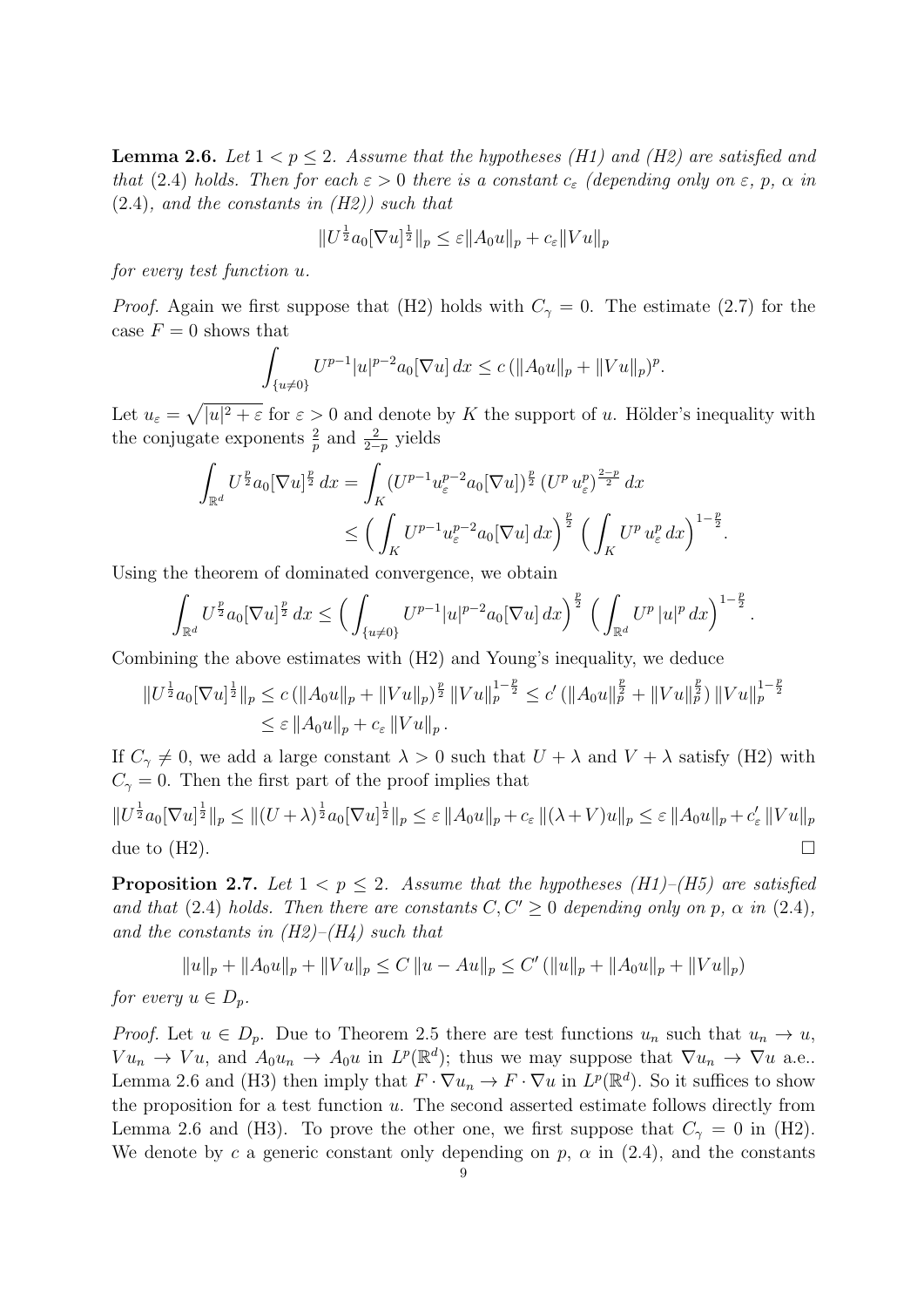in (H2)–(H4). We have  $||Vu||_p \le c ||Au||_p$  due to (2.7) and (H2). Moreover, assumption (H3) and Lemma 2.6 yield

 $||F \cdot \nabla u||_p \leq \kappa (\varepsilon ||A_0 u||_p + c ||Vu||_p) \leq \kappa \varepsilon (||Au||_p + ||F \cdot \nabla u||_p + ||Vu||_p) + c ||Vu||_p.$ where  $\varepsilon := (2\kappa)^{-1}$ . As a consequence, we have

$$
||F \cdot \nabla u||_p \le c \left( ||Au||_p + ||Vu||_p \right) \le c \, ||Au||_p \, .
$$

These inequalities further imply that

$$
||A_0u||_p = ||Au - F \cdot \nabla u + Vu||_p \le c ||Au||_p,
$$

so that  $||A_0u|| + ||Vu||_p \leq \tilde{C} ||Au||_p$  in this case. Finally, in the general case we find again  $\lambda > 0$  such that  $U + \lambda + 1$  and  $V + \lambda + 1$  satisfy (H2) with  $C_{\gamma} = 0$ . Then we obtain

$$
||u||_p + ||A_0u|| + ||Vu||_p \le ||u||_p + \tilde{C} ||(1 + \lambda)u - Au||_p \le (1 + \lambda \tilde{C})||u||_p + \tilde{C} ||u - Au||_p
$$
  

$$
\le C ||u - Au||_p
$$

by the dissipativity of A.

**Theorem 2.8.** Let  $1 < p \le 2$ . Assume that the hypotheses (H1)–(H5) are satisfied and that (2.4) holds. Then A with domain  $D_p$  generates a positive, analytic  $C_0$ -semigroup  $T(\cdot)$  in  $L^p(\mathbb{R}^d)$  such that  $||T(z)|| \leq 1$  for  $|\arg z| \leq \phi_p$  and some  $\phi_p > 0$ . Test functions are a core of A.

*Proof.* For  $t \in [0,1]$  and  $u \in D_p$  we set  $L_t u := A_0 u + tF \cdot \nabla u - Vu$ . Note that these operators satisfy  $(H1)$ – $(H5)$  with the same constants. Proposition 2.7 thus shows that

$$
||u||_{D_p} \leq C ||u - L_t u||_p
$$

for every  $u \in D_p$ , with C independent of  $t \in [0,1]$ . We have  $1 \in \rho(L_0)$  due to Theorem 2.5. Therefore  $1 \in \rho(L_1) = \rho(A)$  by a continuity argument, see e.g. [16, Theorem 5.2]. As in the proof of Proposition 2.7 we extend Proposition 2.3 to the operator A with domain  $D_p$ . Thus the Lumer–Phillips theorem implies that the operators A and  $e^{\pm i\phi_p}A$  generate contractive  $C_0$ –semigroups for some  $\phi_p > 0$ . So the semigroup generated by A is analytic by [15, Theorem II.4.9]. The last assertion follows from Theorem 2.5. The positivity of  $T(t)$  can be seen as in Theorem 2.5.

## 3. THE CASE  $p > 2$

In the case  $p > 2$  the elementary proof of Lemma 2.6 does not work anymore. Thus we need a different approach to control the drift term by the diffusion part and the potential. As in [4], [5], [24], we employ localization techniques. To that purpose we change our hypothesis (H2) to the stronger assumption (H2').

The following version of the Besicovitch covering theorem follows from the proof of Lemma 2.2 in [24].

**Lemma 3.1.** Let  $k > 1$  and  $\{B(x, r(x)) : x \in \mathbb{R}^d\}$  be a collection of balls such that the radii  $r(x)$  are uniformly bounded and  $\sigma r(y) \leq r(x) \leq \frac{1}{a}$  $\frac{1}{\sigma}r(y)$  for a constant  $\sigma > 0$  if two balls  $B(x, r(x))$  and  $B(y, r(y))$  overlap. Then there exists a natural number N (depending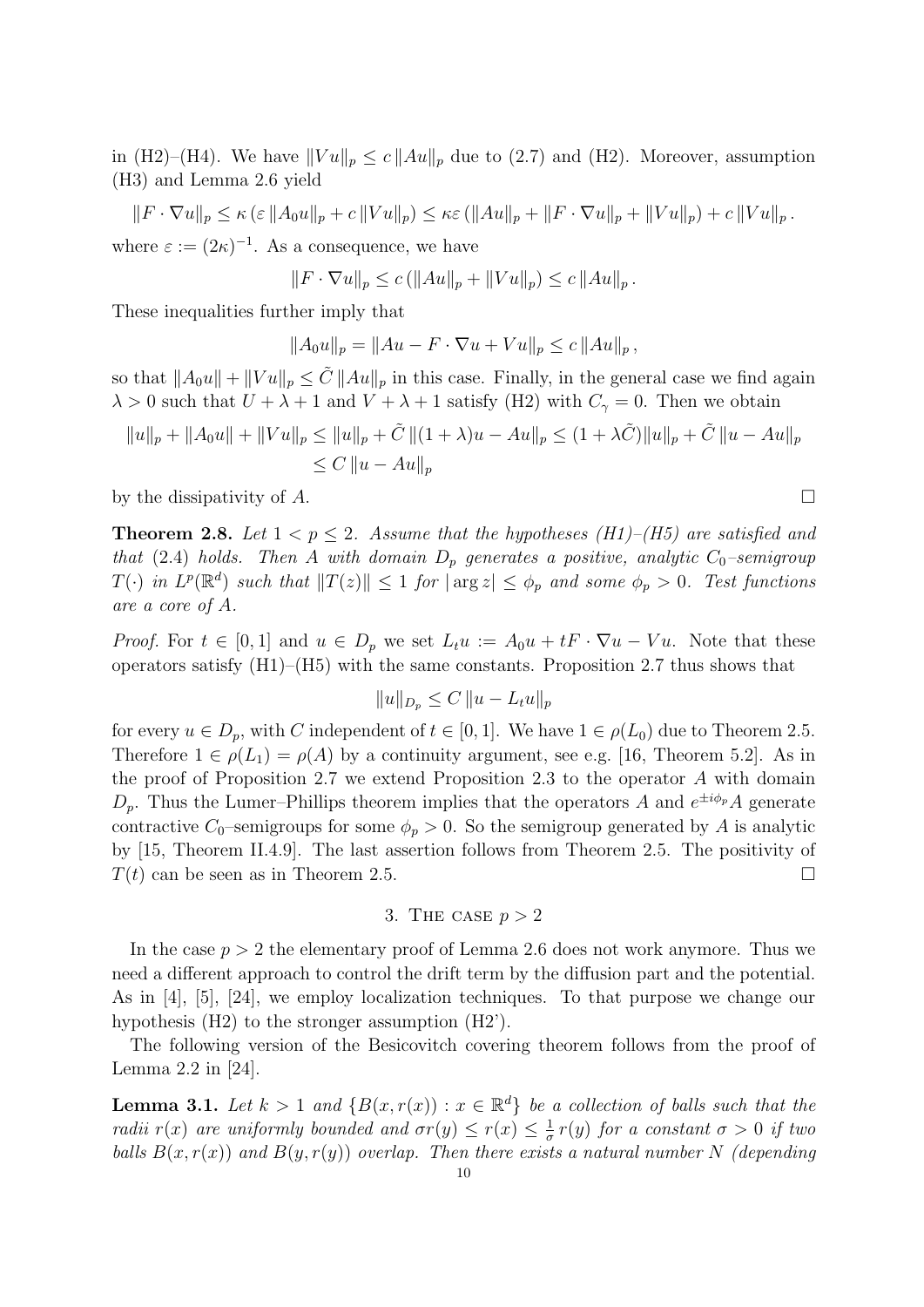only on d, k,  $\sigma$ ) and a countable covering  $\{B(x_n, \frac{1}{k})\}$  $\frac{1}{k}r(x_n)$ } of  $\mathbb{R}^d$  such that each  $y \in \mathbb{R}^d$ is contained in at most N of the balls  $B(x_n, r(x_n))$ .

From the proof of Proposition 3.3 we separate a lemma dealing with local perturbations of the Calderón–Zygmund estimate. We denote the norm of  $L^p(B(x,r))$  by  $\|\cdot\|_{p,r}$ .

**Lemma 3.2.** Let  $x \in \mathbb{R}^d$ ,  $r > 0$ ,  $1 < p < \infty$  and assume that  $q \in C^1(B(x,r), \mathbb{R}^{d \times d})$ ,  $q(y) = q(y)^{T} > 0$  for  $y \in B(x, r)$ , and  $0 < \nu I \leq q(x) \leq \Lambda I$  for some numbers  $\Lambda, \nu > 0$ . Set  $\omega = \sup\{|q(y)-q(x)|\,;\,y\in B(x,r)\}\.$  Then there are constants  $c, \eta > 0$  only depending on d and p such that if  $\frac{\omega}{\nu} \leq \eta$  and  $u \in C_0^{\infty}(\mathbb{R}^d)$  then

$$
||D^2u||_{p,\frac{r}{2}} \leq \frac{c}{\nu} \left( || \operatorname{tr}(qD^2u) ||_{p,r} + \frac{1}{r} || q \nabla u ||_{p,r} + \frac{\omega}{r} || \nabla u ||_{p,r} + \frac{\Lambda}{r^2} || u ||_{p,r} \right).
$$

*Proof.* Throughout the proof,  $x \in \mathbb{R}^d$  is fixed and we write c for a generic constant only depending on d and p. Let  $\nu \leq \lambda_1^2 \leq \cdots \leq \lambda_d^2 \leq \Lambda$  be the eigenvalues of  $q(x)$ , where  $\lambda_k > 0$ . By the Calderón–Zygmund estimate, see [16, Theorem 9.9], we have  $||D^2v||_p \le c||\Delta v||_p$ for every test function v. Using the change of variables  $y \mapsto y' = (\lambda_1^{-1}y_1, \dots, \lambda_d^{-1}y_d)$ , we deduce

$$
\nu \|\partial_{ij} v\|_p \leq \lambda_i \lambda_j \|\partial_{ij} v\|_p \leq c \left\| \sum_k \lambda_k^2 \partial_{kk} v\right\|_p
$$

for  $i, j \in \{1, \dots, d\}$ . There is a orthogonal matrix J such that  $J^{-1}q(x)J = \text{diag}(\lambda_k^2)$ . Thus another change of variables implies

$$
\nu \| D^2 v \|_p \le c \| \operatorname{tr} (q(x) D^2 v) \|_p.
$$

We fix  $u \in C_0^{\infty}(\mathbb{R}^d)$  and a smooth cut off function  $\chi$  supported in  $B(x,r)$  such that  $\chi = 1$ on  $B(x, r/2)$ ,  $|\nabla \chi| \leq c/r$ , and  $|D^2 \chi| \leq c/r^2$ . Then the above estimate (with  $v = \chi u$ ) yields

$$
\|D^2u\|_{p,\frac{r}{2}} \le \|D^2(\chi u)\|_p \le c\nu^{-1} \|\operatorname{tr}(q(x)D^2(\chi u))\|_p
$$
  
\n
$$
\le \frac{c}{\nu} \left( \|\operatorname{tr}(q(x)D^2u)\|_{p,r} + \frac{1}{r} \|q(x)\nabla u\|_{p,r} + \frac{|q(x)|}{r^2} \|u\|_{p,r} \right)
$$
  
\n
$$
\le \frac{c}{\nu} \left( \|\operatorname{tr}(qD^2u)\|_{p,r} + \omega \|D^2u\|_{p,r} + \frac{1}{r} \|q\nabla u\|_{p,r} + \frac{\omega}{r} \|\nabla u\|_{p,r} + \frac{\Lambda}{r^2} \|u\|_{p,r} \right). \tag{3.1}
$$

To get rid of  $||D^2u||_{p,r}$  on the right hand side of (3.1), we shall derive an analogous estimate in the whole space and then use a covering argument.

Observe that  $|q(y)| \leq |q(x)| + \omega \leq \Lambda(1 + \omega/\nu)$  and  $(q(y)\xi|\xi) \geq \nu - \omega$  for  $y \in B(x, r)$ and  $|\xi| = 1$ . So if  $\omega \le \nu/2$ , we have  $\frac{\nu}{2}I \le q(y) \le 2\Lambda I$  for  $y \in B(x,r)$ . We extend q to  $\mathbb{R}^d$  setting  $q(y) = q(x + r(y - x)/|y - x|)$  if  $|y - x| \geq r$  so that  $\frac{\nu}{2}I \leq q(x') \leq 2\Lambda I$  and  $|q(y) - q(x')| \leq 2\omega$  for all  $y, x' \in \mathbb{R}^d$ . As a result (3.1) holds for all centers  $x' \in \mathbb{R}^d$ . By Lemma 3.1 there exists a countable covering  $\{B(x_n, r/2)\}\$  of  $\mathbb{R}^d$  such that at each point  $y \in \mathbb{R}^d$  at most N of the balls  $B(x_n, r)$  overlap. We then raise the estimates (3.1) with  $x = x_n$  to the pth power and sum over n. Taking the pth root, we arrive at

$$
||D^{2}u||_{p} \leq \frac{C'}{\nu} \left( || \operatorname{tr}(qD^{2}u)||_{p} + \omega ||D^{2}u||_{p} + \frac{1}{r} ||q\nabla u||_{p} + \frac{\omega}{r} ||\nabla u||_{p} + \frac{\Lambda}{r^{2}} ||u||_{p} \right)
$$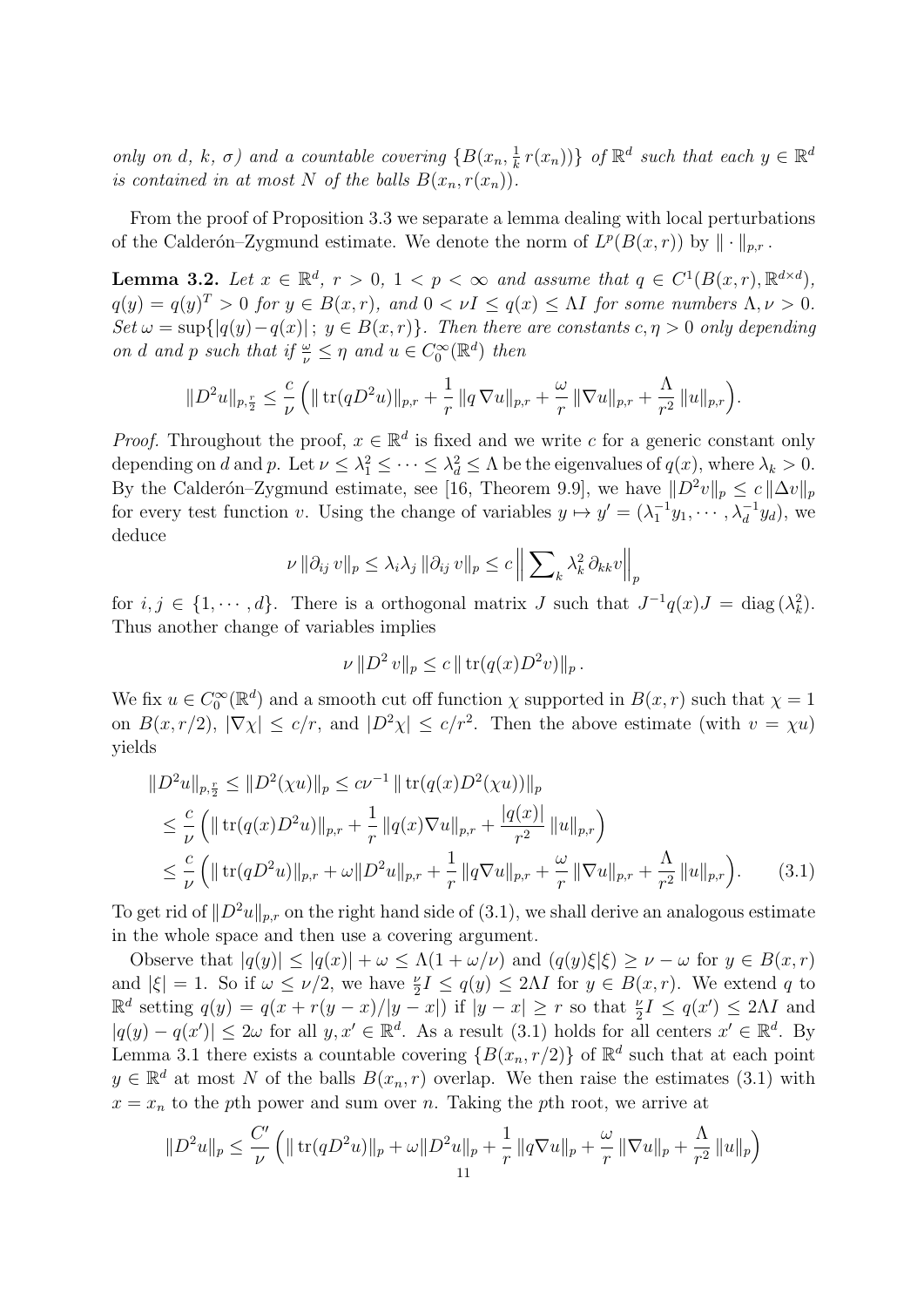for a constant  $C' > 0$  only depending on d and p. If  $\omega/\nu \leq \eta := (2C')^{-1}$ , we can eliminate the term  $||D^2u||_p$  on the right hand side thus obtaining

$$
||D^{2}u||_{p} \leq \frac{2C'}{\nu} \left( || \operatorname{tr}(qD^{2}u)||_{p} + \frac{1}{r} || q \nabla u||_{p} + \frac{\omega}{r} || \nabla u||_{p} + \frac{\Lambda}{r^{2}} || u||_{p} \right)
$$

Now the assertion follows as in  $(3.1)$  using the same cut–off function.

**Proposition 3.3.** Assume that (H1) and (H2') hold and that  $1 < p < \infty$ . Then, for each  $\varepsilon > 0$ , there exists a constant  $c_{\varepsilon}$  only depending on p and the constants in (H2') such that

 $||U^{\frac{1}{2}} a_0 [\nabla u]^{\frac{1}{2}}||_p \leq \varepsilon ||A_0 u||_p + c_{\varepsilon} ||Vu||_p$ 

for every test function u.

*Proof.* (1) We recall that  $\rho(x) = |a(x)|^{\frac{1}{2}} U(x)^{-\frac{1}{2}}$ . For  $x \in \mathbb{R}^d$  and  $r > 0$  we set

$$
\omega(x,r) = \sup\{|a(y) - a(x)| \, ; \, y \in B(x,r)\}.
$$

Let  $\delta \in (0,1)$ . Assumption (H2') implies that

$$
\frac{\omega(x,\delta\rho(x))}{\nu(x)} \le c_2 \delta \tag{3.2}
$$

for all x. So we can fix a number  $\delta_1 \in (0,1)$  such that

$$
\frac{\omega(x,\delta\rho(x))}{\nu(x)} \le \eta \tag{3.3}
$$

for  $0 < \delta \leq \delta_1$ ,  $x \in \mathbb{R}^d$ , and the constant  $\eta$  from Lemma 3.2. Moreover, the radii  $r = r(x) := \delta \rho(x)$  and the quotients  $\omega(x, r)/\nu(x)$  are uniformly bounded for  $x \in \mathbb{R}^d$  and  $0 < \delta \leq \delta_1$  by (H2') and (3.2). Replacing U and V by  $\mu + U$  and  $\mu + V$  for sufficiently large  $\mu = \mu(\gamma, C_{\gamma}) > 0$ , we can assume that (H2') holds with  $C_{\gamma} = 0$ . This implies that

$$
|\nabla U^{-\frac{1}{2}}(x)| \leq \frac{\gamma}{2} |a(x)|^{-\frac{1}{2}}, \qquad x \in \mathbb{R}^d.
$$

For  $y \in B(x, \delta \rho(x))$ ,  $x \in \mathbb{R}^d$ , and a suitable point z on the line segment between x and y, we thus obtain

$$
|U(x)^{-\frac{1}{2}} - U(y)^{-\frac{1}{2}}| \le \frac{\delta \gamma}{2} \frac{|a(x)|^{\frac{1}{2}}}{|a(z)|^{\frac{1}{2}}} U(x)^{-\frac{1}{2}} \le \frac{\delta \gamma}{2} \left(\frac{|a(x)|}{|a(x)| - \omega(x, r)}\right)^{\frac{1}{2}} U(x)^{-\frac{1}{2}}
$$
  

$$
\le \frac{\delta \gamma}{2} \left(1 - \frac{\omega(x, r)}{\nu(x)}\right)^{-\frac{1}{2}} U(x)^{-\frac{1}{2}} \le \frac{1}{2} U(x)^{-\frac{1}{2}}.
$$
 (3.4)

In the last step we have used (3.2) and we take  $\delta \in (0, \delta_2]$  for a sufficiently small  $\delta_2 \in (0, \delta_1]$ . This estimate yields

$$
\frac{1}{4}U(y) \le U(x) \le \frac{9}{4}U(y), \qquad y \in B(x, r), \ x \in \mathbb{R}^d,
$$
\n(3.5)

Inequality (3.2) further implies that

$$
|((a(x) - a(y))\xi|\xi)| \le \omega(x, r) \le \frac{\omega(x, r)}{\nu(x)} (a(x)\xi|\xi) \le \frac{1}{2} (a(x)\xi|\xi)
$$
(3.6)

12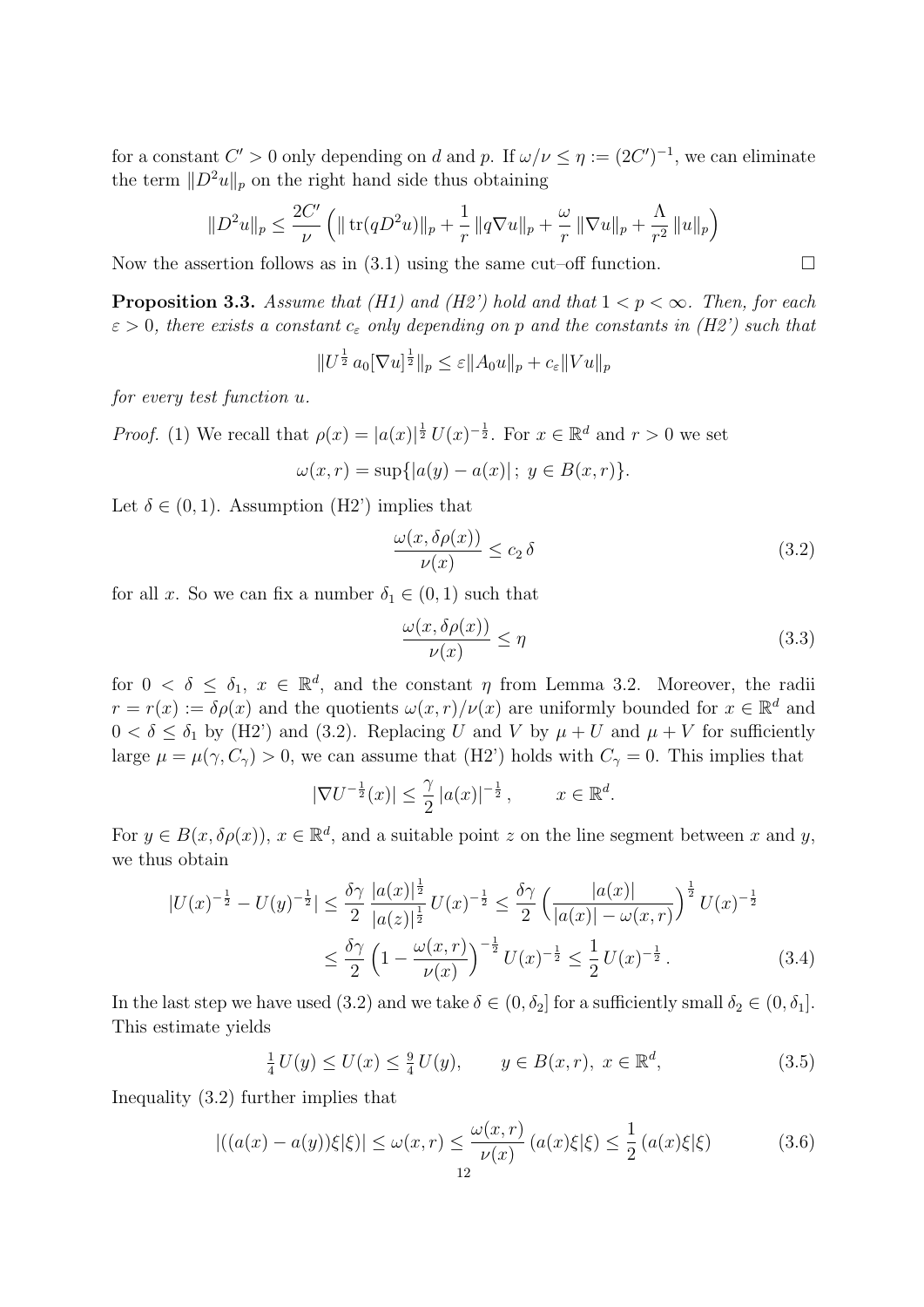for  $|\xi| = 1$ ,  $\delta \in (0, \delta_3]$ , and some  $\delta_3 \in (0, \delta_2]$ . From  $(3.5)$  and  $(3.6)$  we infer

$$
\beta_1 U(y)a(y) \le U(x)a(x) \le \beta_2 U(y)a(y), \qquad y \in B(x,r), \ x \in \mathbb{R}^d,
$$
\n(3.7)

in the sense of quadratic forms, for some constants  $0 < \beta_1 \leq \beta_2$ . Now fix  $\delta = \delta_3/2$  and the corresponding radii  $r = r(x) = \delta \rho(x)$ . Due to (3.4) and (3.6), there are constants  $0 < \beta_1' \leq \beta_2'$  such that  $\beta_1' r(y) \leq r(x) \leq \beta_2' r(y)$  whenever the balls  $B(x, r(x))$  and  $B(y, r(y))$  overlap. Thus we can apply Lemma 3.1 to the balls  $B(x, r(x))$ . We finally observe that

$$
|\nabla a(y)\xi|^2 \le c_2 U(x)\nu(x) |\xi|^2 \le c_2 \beta_2 U(y) (a(y)\xi|\xi)
$$
\n(3.8)

for  $y \in B(x, r)$  and  $\xi \in \mathbb{R}^d$  due to (H2') and (3.7).

(2) In the remainder of the proof,  $c$  denotes a generic constant only depending on  $p$  and the constants in (H2'). Fix  $x \in \mathbb{R}^d$ . Let  $\nu(x) = \lambda_1^2 \leq \cdots \leq \lambda_d^2 = |a(x)|$  be the eigenvalues of  $a(x)$ , where  $\lambda_k > 0$ . Recall that

$$
\|\nabla v\|_p^2 \le c \|v\|_p \, \|\Delta v\|_p
$$

for each test function  $v$ . As in the proof of Lemma 3.1 we deduce by two changes of variables that

$$
\|\lambda_j \partial_j v\|_p^2 \leq c \|v\|_p \left\| \sum\nolimits_k \lambda_k^2 \partial_{kk} v \right\|_p.
$$

Changing variables again, we obtain

$$
||U(x)^{\frac{1}{2}}a(x)^{\frac{1}{2}}\nabla v||_p^2 \le c||U(x)v||_p ||\operatorname{tr}(a(x)D^2v)||_p.
$$
 (3.9)

We now take a smooth function  $\chi$  supported in  $B(x, r/2)$  and satisfying  $\chi = 1$  on  $B(x, r/4)$ ,  $|\nabla \chi| \leq c/r$ , and  $|D^2 \chi| \leq c/r^2$ . Then (3.9) for  $v = \chi u$ , the definition of r, and standard manipulations with positive-definite matrices imply that

$$
\|U(x)^{\frac{1}{2}}a(x)^{\frac{1}{2}}\nabla u\|_{p,\frac{r}{4}}^{2} \leq \|U(x)^{\frac{1}{2}}a(x)^{\frac{1}{2}}\nabla(\chi u)\|_{p,\frac{r}{2}}^{2}
$$
  
\n
$$
\leq c\|U(x)u\|_{p,\frac{r}{2}}\Big[\|\operatorname{tr}(a(x)D^{2}u)\|_{p,\frac{r}{2}} + \frac{1}{r}\|a(x)\nabla u\|_{p,\frac{r}{2}} + \frac{|a(x)|}{r^{2}}\|u\|_{p,\frac{r}{2}}\Big]
$$
  
\n
$$
\leq c\|U(x)u\|_{p,\frac{r}{2}}\Big[\|\operatorname{tr}(a(x)D^{2}u)\|_{p,\frac{r}{2}} + U(x)^{\frac{1}{2}}\|a(x)^{\frac{1}{2}}\nabla u\|_{p,\frac{r}{2}} + U(x)\|u\|_{p,\frac{r}{2}}\Big].
$$

Next we employ  $(3.7)$  and  $(3.5)$  to estimate

$$
||U^{\frac{1}{2}}a_0[\nabla u]^{\frac{1}{2}}||_{p,\frac{r}{4}}^2
$$
  
\n
$$
\leq c||Uu||_{p,\frac{r}{2}}\Big[\|\operatorname{tr}(aD^2u)\|_{p,\frac{r}{2}}+\omega(x,r)||D^2u\|_{p,\frac{r}{2}}+||U^{\frac{1}{2}}a_0[\nabla u]^{\frac{1}{2}}\|_{p,\frac{r}{2}}+||Uu\|_{p,\frac{r}{2}}\Big].
$$

At this point, because of (3.3), we can apply Lemma 3.2 to the restriction of a to  $B(x, r/2)$ . Consequently,

$$
\|U^{\frac{1}{2}}a_0[\nabla u]^{\frac{1}{2}}\|_{p,\frac{r}{4}}^2 \leq c\|Uu\|_{p,\frac{r}{2}}\Big[\|\operatorname{tr}(aD^2u)\|_{p,\frac{r}{2}} + \|U^{\frac{1}{2}}a_0[\nabla u]^{\frac{1}{2}}\|_{p,\frac{r}{2}} + \|Uu\|_{p,\frac{r}{2}}\Big] + \frac{c\,\omega(x,r)}{\nu(x)}\,\|Uu\|_{p,\frac{r}{2}}\Big[\|\operatorname{tr}(aD^2u)\|_{p,r} + \frac{1}{r}\,\|a\nabla u\|_{p,r} + \frac{\omega(x,r)}{r}\,\|\nabla u\|_{p,r} + \frac{|a(x)|}{r^2}\,\|u\|_{p,r}\Big].
$$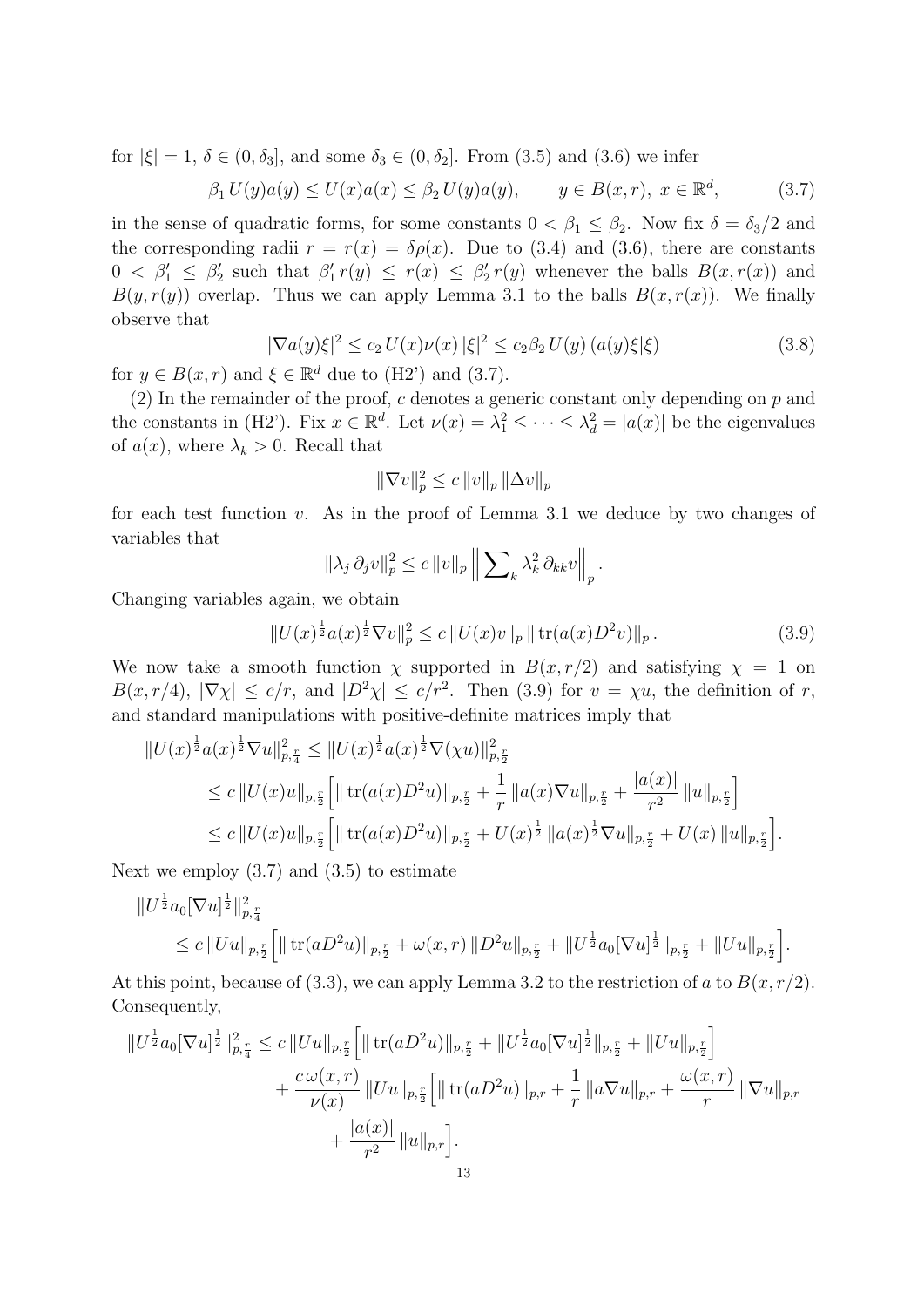Observe that the definition of  $r$  and  $(3.3)$  yield

$$
\frac{\omega(x,r)}{r} = \delta \frac{\omega(x,r)}{|a(x)|^{\frac{1}{2}}} U(x)^{\frac{1}{2}} \leq \delta \eta \frac{\nu(x)}{|a(x)|^{\frac{1}{2}}} U(x)^{\frac{1}{2}} \leq \delta \eta \nu(x)^{\frac{1}{2}} U(x)^{\frac{1}{2}}.
$$

Using these facts and again  $(3.7)$ ,  $(3.5)$ , we arrive at

$$
||U^{\frac{1}{2}}a_0[\nabla u]^{\frac{1}{2}}||_{p,\frac{r}{4}}^2 \leq c ||Uu||_{p,r} \Big[ || \operatorname{tr}(aD^2u)||_{p,r} + ||U^{\frac{1}{2}}a_0[\nabla u]^{\frac{1}{2}}||_{p,r} + ||Uu||_{p,r} \Big].
$$

So (3.8) yields

$$
||U^{\frac{1}{2}}a_0[\nabla u]^{\frac{1}{2}}||_{p,\frac{r}{4}}^2 \leq c||Uu||_{p,r}\Big[||Au||_{p,r} + ||U^{\frac{1}{2}}a_0[\nabla u]^{\frac{1}{2}}||_{p,r} + ||Uu||_{p,r}\Big].
$$

By a standard application of Young's inequality, we deduce

$$
||U^{\frac{1}{2}}a_0[\nabla u]^{\frac{1}{2}}||_{p,\frac{r}{4}}^p \leq \varepsilon' ||Au||_{p,r}^p + \varepsilon' ||U^{\frac{1}{2}}a_0[\nabla u]^{\frac{1}{2}}||_{p,r}^p + c_{\varepsilon'} ||Uu||_{p,r}^p \tag{3.10}
$$

for  $\varepsilon' > 0$ . Due to Lemma 3.1 there is a countable covering  $B(x_n, r(x_n)/4)$  such that at each point  $y \in \mathbb{R}^d$  at most N of the balls  $B(x_n, r(x_n))$  overlap. We now sum the inequalities (3.10) for  $x = x_n$  over n. This yields

$$
||U^{\frac{1}{2}}a_0[\nabla u]^{\frac{1}{2}}||_p^p \leq c\varepsilon' ||Au||_p^p + c\varepsilon' ||U^{\frac{1}{2}}a_0[\nabla u]^{\frac{1}{2}}||_p^p + c'_{\varepsilon'} ||Uu||_p^p.
$$

We conclude the proof by choosing a small  $\varepsilon' > 0$  and then taking the pth root.

We can now establish the following two results exactly as Proposition 2.7 and Theorem 2.8 employing Proposition 3.3 instead of Lemma 2.6.

**Proposition 3.4.** Let  $2 < p < \infty$ . Assume that the hypotheses (H1), (H2'), (H3), (H4), and (H5) are satisfied and that (2.4) holds. Then there are constants  $C, C' > 0$  depending only on p,  $\alpha$  in (2.4), and the constants in (H2'), (H3), (H4) such that

$$
||u||_p + ||A_0u||_p + ||Vu||_p \le C ||u - Au||_p \le C' (||u||_p + ||A_0u||_p + ||Vu||_p)
$$

for every  $u \in D_p$ .

**Theorem 3.5.** Let  $2 < p < \infty$ . Assume that the hypotheses (H1), (H2'), (H3), (H4), and (H5) are satisfied and that (2.4) holds. Then A with  $D(A) = D_p$  generates a positive, analytic  $C_0$ -semigroup  $T(\cdot)$  in  $L^p(\mathbb{R}^d)$  such that  $||T(z)|| \leq 1$  for  $|\arg z| \leq \phi_p$  and some  $\phi_p > 0$ . Test functions are a core of A.

The above approach also shows that the graph norm of A is stronger than the norm of  $W^{2,p}(\mathbb{R}^d)$  for  $1 < p < \infty$ , provided that a is strictly elliptic.

**Corollary 3.6.** Let  $1 < p < \infty$  and assume that the hypotheses (H1), (H2'), (H3), (H4), and  $(H5)$  are satisfied and that  $(2.4)$  holds. We further suppose that a is strictly elliptic, i.e.  $\nu I \le a$  for a constant  $\nu > 0$ . Then  $D_p$  is continuously embedded in  $W^{2,p}(\mathbb{R}^d)$ .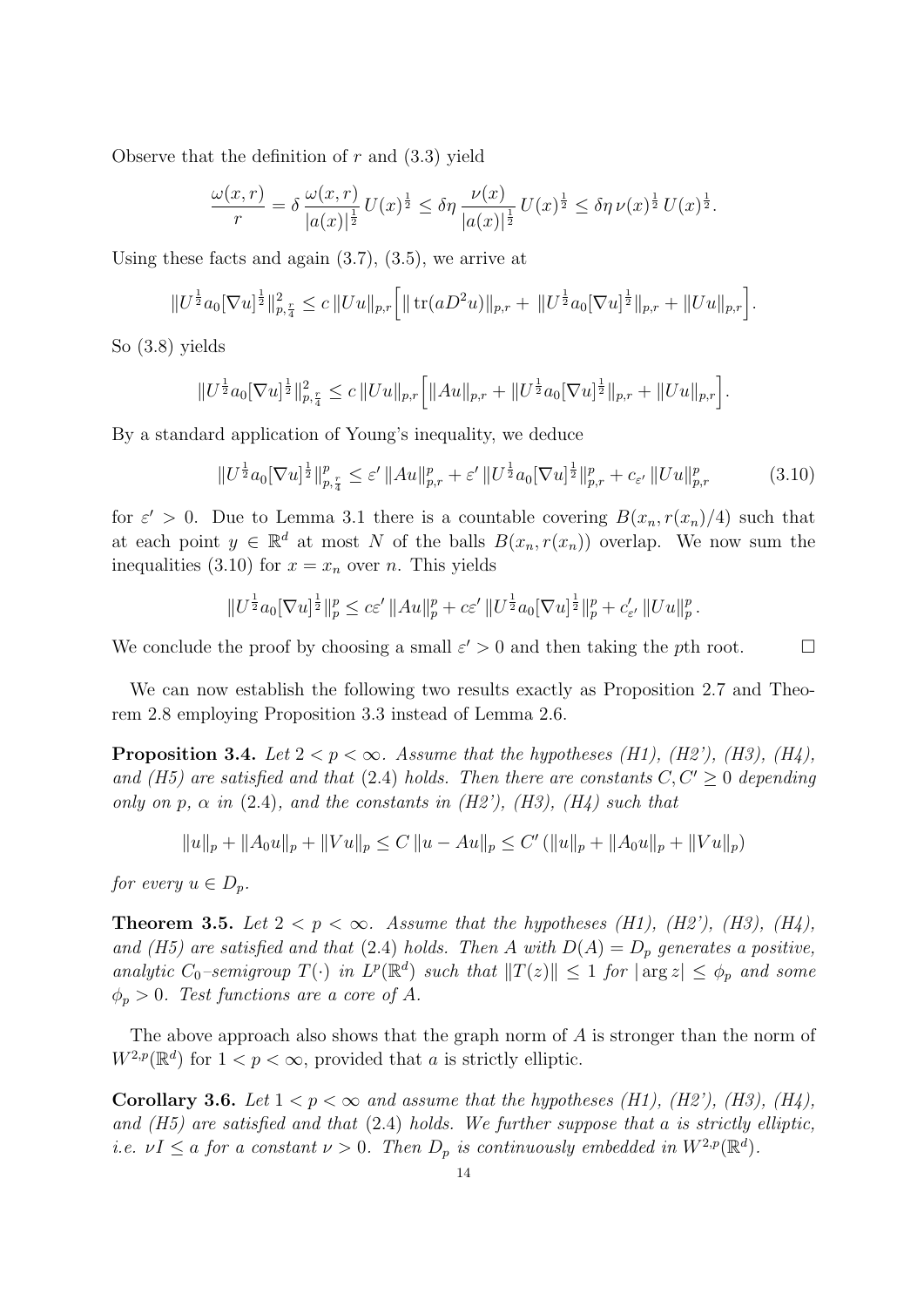Proof. We keep the notation introduced in the proof of Proposition 3.3 retaining the same choices of  $\delta$  and  $r(x) = \delta \rho(x)$ . Let  $u \in C_0^{\infty}(\mathbb{R}^d)$ . Employing Lemma 3.2 and proceeding as in the proof of Proposition 3.3, we obtain

$$
||D^2u||_{p,\frac{r}{2}} \leq \frac{c}{\nu} \left( || \operatorname{tr}(aD^2u) ||_{p,r} + \frac{1}{r} || a \nabla u ||_{p,r} + \frac{\omega(x,r)}{r} || \nabla u ||_{p,r} + \frac{|a(x)|}{r^2} ||u||_{p,r} \right)
$$
  

$$
\leq \frac{c}{\nu} \left[ ||Au||_{p,r} + ||U^{\frac{1}{2}}a_0[\nabla u]^{\frac{1}{2}}||_{p,r} + ||Uu||_{p,r} \right].
$$

The covering argument then yields

$$
||D^2u||_p \le c \Big[ ||Au||_p + ||U^{\frac{1}{2}}a_0[\nabla u]^{\frac{1}{2}}||_p + ||Uu||_p \Big] \le c \Big[ ||Au||_p + ||u||_p \Big],
$$

where we use Propositions 3.3 and 3.4 in the second inequality.  $\Box$ 

We further want to show that A has maximal regularity of type  $L^q$ - $L^p$ . For that purpose we suppose that the assumptions of Theorem 2.8 hold for  $p = 2$  and the assumptions of Theorem 2.8 or 3.5 hold for some  $p = r \le 2$  or  $p = r > 2$ , respectively. Then the same assumptions are valid for some  $\rho \in (1, p)$  or  $\rho \in (p, \infty)$ , respectively. Observe that the semigroups generated by A on  $L^2(\mathbb{R}^d)$ ,  $L^r(\mathbb{R}^d)$ , and  $L^{\rho}(\mathbb{R}^d)$  are consistent, i.e., they coincide on the intersection of these spaces. (In fact, since test functions are a core for A on each space, the resolvents of A are consistent, which implies that the semigroups are consistent.)

By rescaling, we may assume that the spectrum of  $A$  is contained in the open left half plane. It is known that the operator A has maximal regularity of type  $L^q$  on  $L^r(\mathbb{R}^d)$  if its imaginary powers satisfy  $\|(-A)^{is}\|_{r} \leq Me^{a|s|}$  for some  $a \in [0, \pi/2)$  and all  $s \in \mathbb{R}$  thanks to the Dore–Venni theorem, see e.g.  $[2,$  Theorem II.4.10.7]. If an operator B is maximal dissipative and invertible on a Hilbert space, then  $\|(-B)^{is}\| \le Me^{\pi|s|/2}$  by a result due to Kato, [19, Theorem 5]. Hence,  $\|(-A)^{is}\|_2 \le Me^{a|s|}$  for  $a = \pi/2 - \phi$  and some  $\phi \in (0, \pi/2]$ , since A is regularly dissipative. Moreover, A generates a positive contraction semigroup on  $L^{\rho}(\mathbb{R}^N)$ , so that  $\|(-A)^{is}\|_{\rho} \leq M_{\varepsilon} \exp((\varepsilon + \pi/2)|s|)$  for each  $\varepsilon > 0$  and  $s \in \mathbb{R}$  because of the Coifman–Weiss transference principle, see [6, Theorem 5.8]. If we combine these facts with the Riesz-Thorin interpolation theorem, we obtain the following result.

**Theorem 3.7.** Let the assumptions of Theorem 2.8 hold for  $p = 2$  and let the assumptions of Theorem 2.8 or 3.5 hold for some  $p = r \leq 2$  or  $p = r > 2$ , respectively. Let  $f \in$  $L^q([0,T], L^r(\mathbb{R}^d))$  and  $\varphi = 0$ , for some  $q \in (1,\infty)$  and  $T > 0$ . Then the solution u of (1.3) belongs  $W^{1,q}([0,T], L^r(\mathbb{R}^d))$  and  $A_0u, Vu \in L^q([0,T], L^r(\mathbb{R}^d))$ .

The same conclusion holds in the setting of Theorem 2.5 if either  $\gamma < 2$  and  $1 < r < 2$ or if  $\gamma^2 < 4/(r-1)$  and  $r > 2$ .

#### 4. Interior singularities

We now consider singularities of the lower order coefficients, again assuming that  $(H1)$ and (H5) hold and that  $1 < p < \infty$ . For simplicity we suppose that F, V, and U satisfy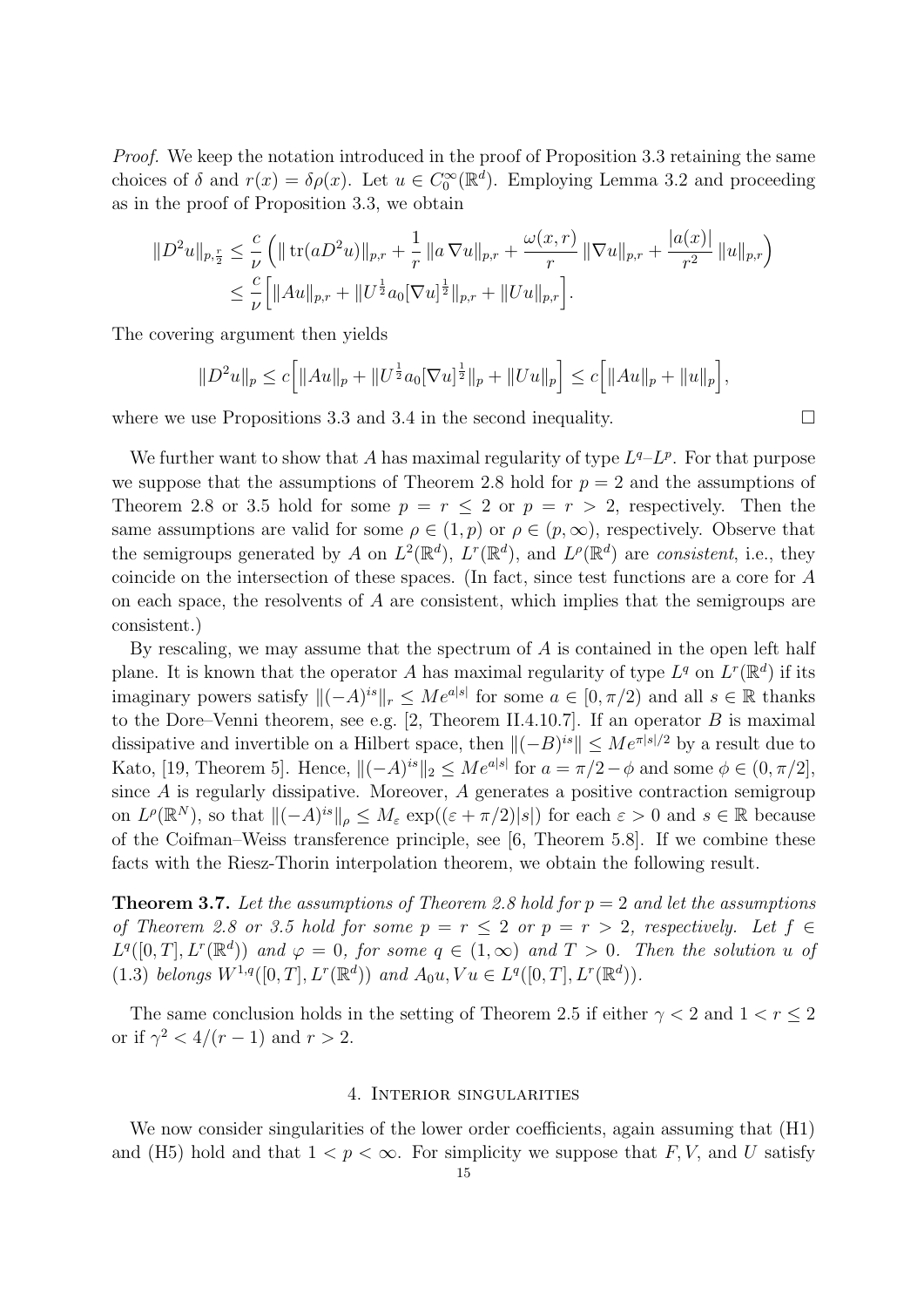(H2), (H3), and (H4) on  $\mathbb{R}^d \setminus \{0\}$  and that (2.4) is true. Then  $D_p = D(A_0) \cap D(V)$  is still dense in  $L^p(\mathbb{R}^d)$  since  $D_p$  contains  $C_0^{\infty}(\mathbb{R}^d \setminus \{0\})$ . In addition, we require that

$$
U(x) \to \infty \qquad \text{as } x \to 0. \tag{4.1}
$$

As before, we may assume without loss of generality that (H2) holds with  $C_{\gamma} = 0$ . Since a is uniformly elliptic in a neighborhood of 0, we can rewrite (H2) as  $|\nabla U^{-\frac{1}{2}}| \leq \gamma_1$  in a neighborhood of the origin and for a suitable  $\gamma_1 > 0$ . Then (4.1) yields

$$
U(x) \ge \gamma_1 |x|^{-2} \qquad \text{as } x \to 0. \tag{4.2}
$$

So our methods only apply to strongly singular potentials. Of course, some weaker singularities can easily be handled by perturbation arguments based on Sobolev embeddings. However, the whole picture seems to be quite complicated even for Schrödinger operators in  $L^2(\mathbb{R}^d)$ , see [11], [12]. We further note that for sufficiently small  $\gamma_1$  in (4.2) and  $a_{ij} = \delta_{ij}$ the space  $C_0^{\infty}(\mathbb{R}^d \setminus \{0\})$  is a core for  $A_0 - V = \Delta - V$  due to Theorem 4.1 in [26]. Since the resulting upper bound for  $\gamma$  differs from our smallness condition (2.4), we do not invoke the results from [26]. Therefore,  $C_0^{\infty}(\mathbb{R}^d \setminus \{0\})$  could be not a core of the operators studied below, in general.

As in the proof of Theorem 2.5 we introduce the approximating potentials  $V_{\varepsilon} = \frac{V}{1+\varepsilon V}$  and  $U_{\varepsilon} = \frac{U}{1+\varepsilon U}$ , where  $\varepsilon \in (0,1]$ . Observe that both functions can be extended continuously by setting  $V(0) = U(0) = 1/\varepsilon$ . Moreover,  $U_{\varepsilon}$  belongs to  $C^1(\mathbb{R}^d)$  with  $\nabla U_{\varepsilon}(0) = 0$  due to (4.2). One can check as in (2.9) that (H2) holds for  $U_{\varepsilon}$  and  $V_{\varepsilon}$  with constants independent of  $\varepsilon \in (0,1]$ . We further define  $F_{\varepsilon} = (1 + \varepsilon U)^{-3/2} F$  and  $F_{\varepsilon}(0) = 0$ . Because of

$$
|F_{\varepsilon} \cdot \xi| = (1 + \varepsilon U)^{-3/2} |F \cdot \xi| \le \kappa (1 + \varepsilon U)^{-3/2} U^{\frac{1}{2}} a_0 |\xi|^{\frac{1}{2}} \le \kappa U_{\varepsilon}^{\frac{1}{2}} a_0 |\xi|^{\frac{1}{2}}
$$

for  $\xi \in \mathbb{R}^d$ ,  $F_{\varepsilon}$  and  $U_{\varepsilon}$  satisfy hypothesis (H3) with the same constant. This estimate also shows that the function  $F_{\varepsilon}$  belongs to  $C^{1}(\mathbb{R}^{d}, \mathbb{R}^{d})$ . Then we obtain

$$
\operatorname{div} F_{\varepsilon} = (1 + \varepsilon U)^{-3/2} \operatorname{div} F - \frac{3\varepsilon}{2} (1 + \varepsilon U)^{-5/2} \nabla U \cdot F
$$
  
\n
$$
\geq -\theta U (1 + \varepsilon U)^{-1} - \frac{3}{2} \kappa \gamma \varepsilon U^2 (1 + \varepsilon U)^{-2} \geq -(\theta + \frac{3}{2} \kappa \gamma) U_{\varepsilon}.
$$

Hence  $F_{\varepsilon}$  and  $U_{\varepsilon}$  fulfill (H4) with a uniform constant if in addition

$$
\theta + \frac{3}{2}\kappa\gamma < p. \tag{4.3}
$$

In view of  $(2.4)$  this condition holds automatically if  $p > 5/2$ .

As a consequence, Lemmas 2.4 and 2.6 and Propositions 2.3 and 2.7 hold for the operators

$$
A^{(\varepsilon)} = A_0 + F_{\varepsilon} \cdot \nabla - V_{\varepsilon}, \qquad 0 < \varepsilon \le 1,
$$

with uniform constants. Observe that in this case  $D_p = D(A_0)$  since  $V_{\varepsilon}$  is bounded.

We first consider the Schrödinger case  $F = F_{\varepsilon} = 0$ . By approximation, Proposition 2.3 is true for  $A_0 - V_{\varepsilon}$  defined on  $D(A_0)$ . Let  $u \in D(A_0) \cap D(V)$ . Then  $V_{\varepsilon}u \to Vu$  in  $L^p(\mathbb{R}^d)$ as  $\varepsilon \to 0$  by monotone convergence, and thus Proposition 2.3 holds for  $A_0 - V$  defined on  $D(A_0) \cap D(V)$ . Arguing as in Theorem 2.5, we then establish the following result. (In (2.10) one has to use  $\varphi\in C_0^\infty(\mathbb{R}^d\setminus\{0\}).$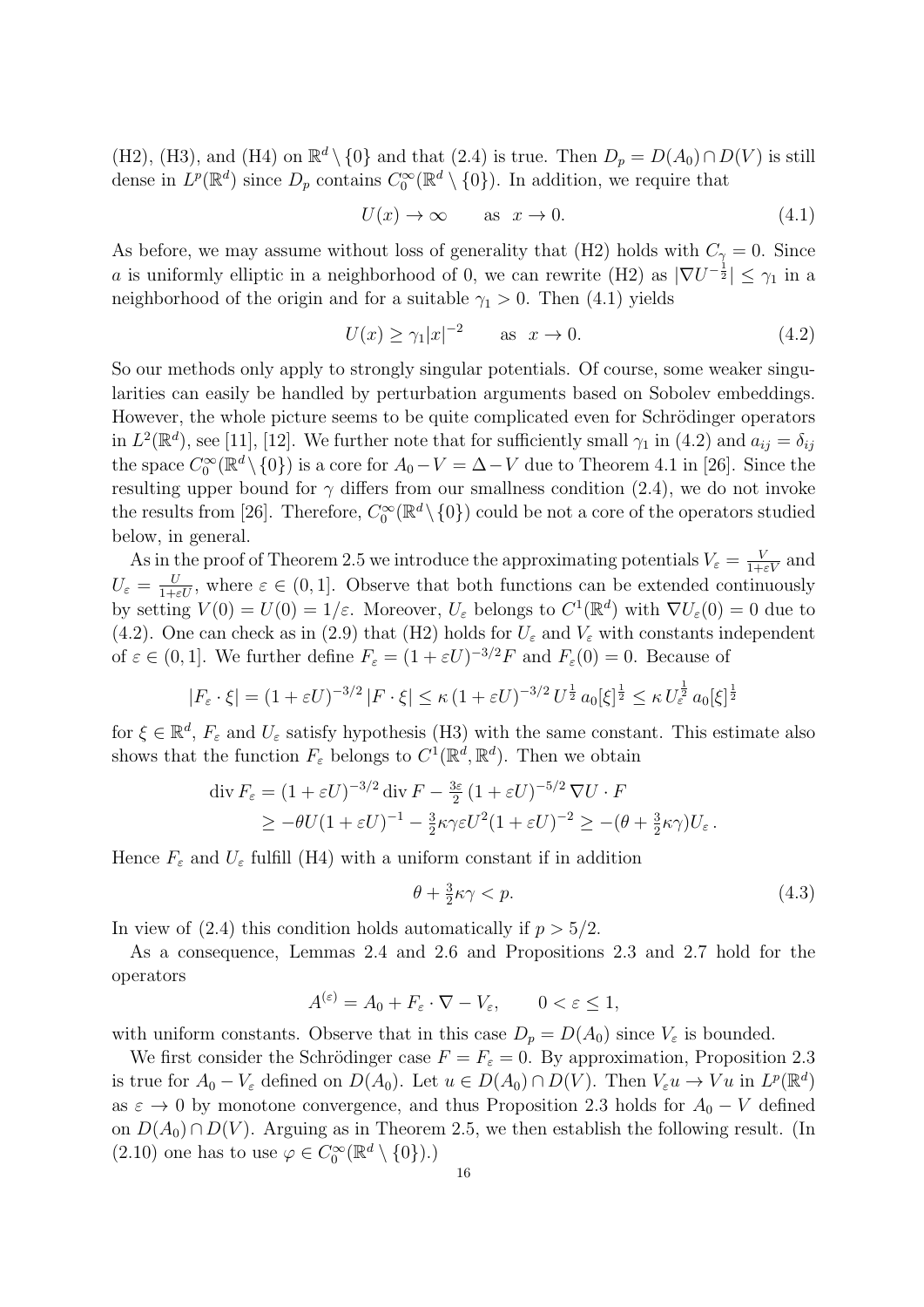**Theorem 4.1.** Let  $1 < p < \infty$ . Assume that (H1) and (H5) hold and that U and V satisfy (H2) with  $\gamma^2 < 4(p-1)^{-1}$  on  $\mathbb{R}^d \setminus \{0\}$ . Moreover, let (4.1) and (4.3) be true. Then  $A_0 - V$  with domain  $D_p$  generates an analytic  $C_0$ -semigroup  $T(\cdot)$  in  $L^p(\mathbb{R}^d)$  such that  $||T(z)|| \leq 1$  for  $|\arg z| \leq \phi_p$  and some  $\phi_p > 0$ .

In a second step we treat the full operator A for the case  $1 < p \le 2$ . For  $u \in D(A_0)$ there are  $u_n \in C_0^{\infty}(\mathbb{R}^d)$  such that  $u_n \to u$  and  $A_0 u_n \to A_0 u$  in  $L^p(\mathbb{R}^d)$ . Using Lemma 2.6 and (H3) for  $U_{\varepsilon}$  and  $F_{\varepsilon}$ , we see that  $F_{\varepsilon} \cdot \nabla u_n \to F_{\varepsilon} \cdot \nabla u$  in  $L^p(\mathbb{R}^d)$  as  $n \to \infty$ . Thus Proposition 2.3 holds for  $A^{(\varepsilon)}$  defined on  $D(A_0)$ . Next, we take  $u \in D(A_0) \cap D(V)$ . Then  $V_{\varepsilon}u \to Vu$  in  $L^p(\mathbb{R}^d)$  as  $\varepsilon \to 0$ . Further,  $F_{\varepsilon} \cdot \nabla u$  converges to  $F \cdot \nabla u$  pointwise for  $x \neq 0$ , and  $|F_{\varepsilon} \cdot \nabla u| \leq |F \cdot \nabla u|$ . Fatou's Lemma, (H3), and Lemma 2.6 show that

$$
||F \cdot \nabla u||_p \le \liminf_{\varepsilon \to 0} ||F_{\varepsilon} \cdot \nabla u||_p = \liminf_{\varepsilon \to 0} \lim_{n \to \infty} ||F_{\varepsilon} \cdot \nabla u_n||_p
$$
  

$$
\le c \liminf_{\varepsilon \to 0} \lim_{n \to \infty} (||A_0 u_n||_p + ||V_{\varepsilon} u_n||_p) = c (||A_0 u||_p + ||Vu||_p).
$$

As a consequence,  $F_{\varepsilon} \cdot \nabla u \to F \cdot \nabla u$  in  $L^p(\mathbb{R}^d)$  by dominated convergence. Combining these facts, we see that the conclusions of Propositions 2.3 and 2.7 are valid for A defined on  $D(A_0) ∩ D(V)$ . Now one can proceed as in the proof of Theorem 2.8 to derive the next result.

**Theorem 4.2.** Let  $1 < p \le 2$ . Assume that (H1) and (H5) hold and that U, V, and F satisfy (H2), (H3), and (H4) with (2.4) on  $\mathbb{R}^d \setminus \{0\}$ . Moreover, let (4.1) and (4.3) be true. Then A with  $D(A) = D_p$  generates an analytic  $C_0$ -semigroup  $T(\cdot)$  in  $L^p(\mathbb{R}^d)$  such that  $||T(z)|| \leq 1$  for  $|\arg z| \leq \phi_p$  and some  $\phi_p > 0$ .

Finally we deal with the complete operator A for  $p > 2$ , now assuming (H2') on  $\mathbb{R}^d \setminus \{0\}$ instead of (H2). Again (1.1) (and thus (H2)) are satisfied by  $U_{\varepsilon}$ ,  $V_{\varepsilon}$ , and  $a_{kl}$  with uniform constants. But (1.2) is false for  $U_{\varepsilon}$  if the diffusion coefficients are unbounded. So it is not clear a priori whether we can extend Proposition 3.3 to  $U_{\varepsilon}$  with uniform constants. However, we can almost prove this fact by additional arguments, see  $(4.5)$ . We write c  $(c_n)$  for a generic constant only depending on p,  $\alpha$  in (2.4), and the constants in (H2'), (H3), and (H4) (and on  $\eta > 0$ ). Take  $u \in D(A_0) \cap D(V)$  and a smooth function  $\chi$  with support in  $B(0, 2)$  such that  $0 \leq \chi \leq 1$  and  $\chi = 1$  on  $B(0, 1)$ . Then we have

$$
\|U_{\varepsilon}^{\frac{1}{2}}a_{0}[\nabla u]^{\frac{1}{2}}\|_{p} = \|U_{\varepsilon}^{\frac{1}{2}}\left\{a_{0}[\nabla(\chi u)] + a_{0}[\nabla((1-\chi)u)] + 2a_{0}(\nabla(\chi u), \nabla((1-\chi)u))\right\}^{\frac{1}{2}}\|_{p}
$$
  
\n
$$
\leq c\|U_{\varepsilon}^{\frac{1}{2}}a_{0}[\nabla(\chi u)]^{\frac{1}{2}}\|_{p} + c\|U_{\varepsilon}^{\frac{1}{2}}a_{0}[\nabla((1-\chi)u)]^{\frac{1}{2}}\|_{p}
$$
  
\n
$$
\leq c\|U_{\varepsilon}^{\frac{1}{2}}a_{0}[\nabla(\chi u)]^{\frac{1}{2}}\|_{p} + c\|U_{\varepsilon}^{\frac{1}{2}}a_{0}[\nabla((1-\chi)u)]^{\frac{1}{2}}\|_{p}.
$$

To estimate the first summand in the last line, we extend the diffusion coefficients  $a_{kl}$ from  $B(0, 2)$  to  $\tilde{a}_{kl} \in C_b^1(\mathbb{R}^d)$  such that  $\tilde{a}_{kl} = \tilde{a}_{lk}$  are strictly elliptic. Now we can apply Proposition 2.3 of [24] and obtain, for each  $\eta > 0$ ,

$$
||U_{\varepsilon}^{\frac{1}{2}}a_0[\nabla(\chi u)]^{\frac{1}{2}}||_p \leq \eta ||A_0(\chi u)||_p + c_{\eta} ||U_{\varepsilon}(\chi u)||_p
$$

1

(In fact, Proposition 2.3 of [24] is stated for test functions, but by approximation it also holds for  $\chi u$  since  $U_{\varepsilon}$  is bounded.) For the second summand, we extend U from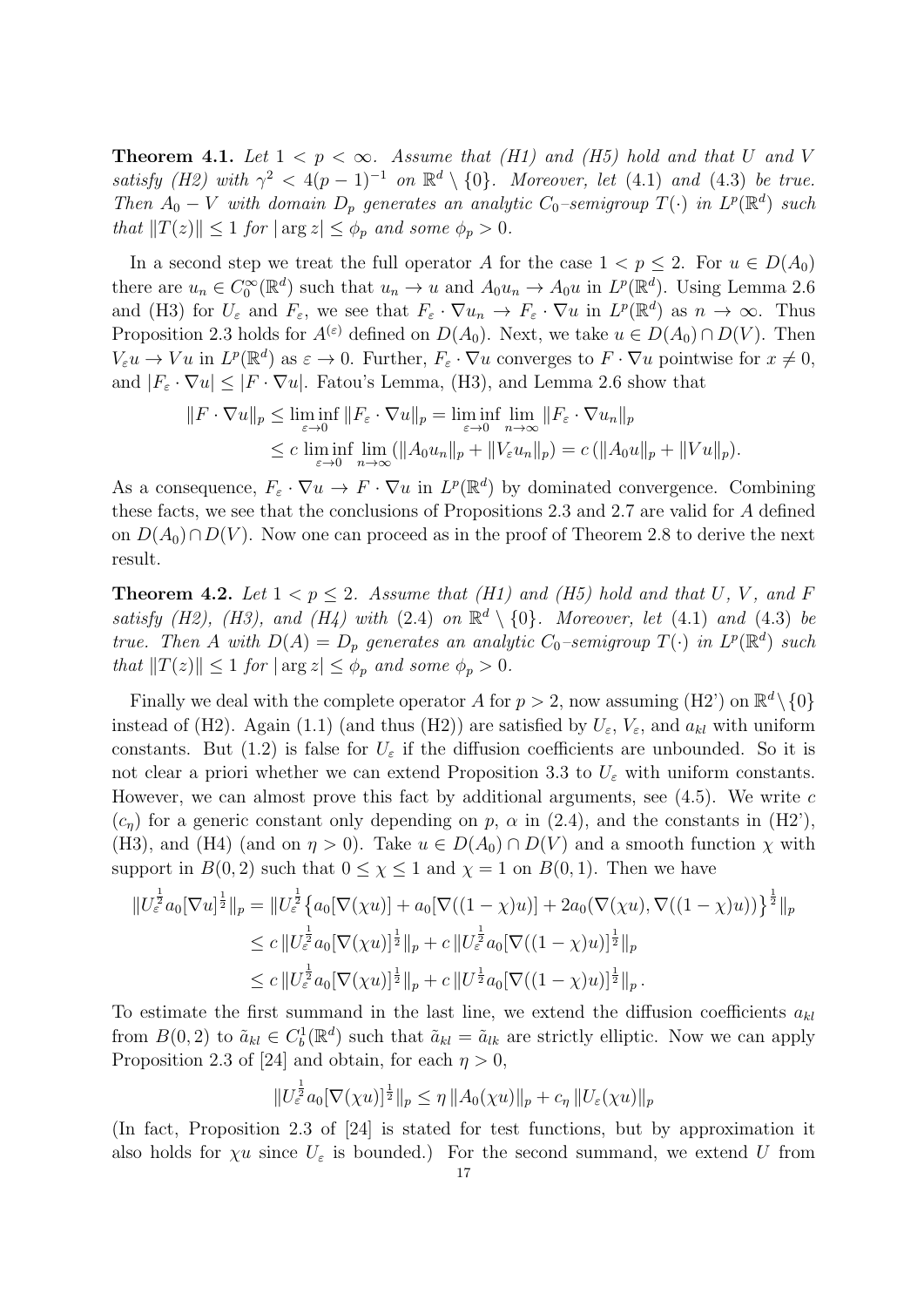$\mathbb{R}^d \setminus B(0,1)$  to  $\tilde{U} \in C^1(\mathbb{R}^d)$  such that  $\tilde{U}$  is strictly positive. Then we are in a position to use Proposition 3.3 (which can be extended to  $D(A_0) \cap D(\tilde{U})$  by approximation, using Theorem 2.5), and obtain

$$
||U^{\frac{1}{2}}a_0[\nabla((1-\chi)u)]^{\frac{1}{2}}||_p \leq \eta ||A_0((1-\chi)u)||_p + c_\eta ||U((1-\chi)u)||_p
$$

for each  $\eta > 0$ . Thus we deduce

$$
\|U_{\varepsilon}^{\frac{1}{2}}a_0[\nabla u]^{\frac{1}{2}}\|_{p} \leq c\eta \left[\|A_0 u\|_{p} + \|a_0(\chi, \nabla u)\|_{p} + \|a_0(1 - \chi, \nabla u)\|_{p}\right] + c\|u\|_{p} + c_{\eta} \|U_{\varepsilon} \chi u\|_{p} + c_{\eta} \|U(1 - \chi)u\|_{p} \leq c\eta \|A_0 u\|_{p} + c\eta \|U_{\varepsilon}^{\frac{1}{2}}a_0[\nabla u]^{\frac{1}{2}}\|_{p} + c_{\eta} \|U_{\varepsilon} \chi u\|_{p} + c_{\eta} \|U(1 - \chi)u\|_{p},
$$

where we have used that  $U_{\varepsilon}$  is uniformly bounded from below for  $\varepsilon \in (0,1]$ . So we arrive at the desired estimate

$$
||U_{\varepsilon}^{\frac{1}{2}} a_0 [\nabla u]^{\frac{1}{2}}||_p \leq c \eta ||A_0 u||_p + c_{\eta} ||U(1 - \chi)u||_p + c_{\eta} ||U_{\varepsilon} \chi u||_p \tag{4.4}
$$

$$
\leq c\eta \, \|A_0 u\|_p + c_\eta \, \|Uu\|_p \tag{4.5}
$$

for sufficiently small  $\eta > 0$  and all  $0 < \varepsilon \leq 1$  and  $u \in D(A_0) \cap D(V)$ . (Note that we have U, and not  $U_{\varepsilon}$ , on the right hand side.) Combined with (H3), this inequality yields

$$
||F_{\varepsilon} \cdot \nabla u||_p \le \kappa ||U_{\varepsilon}^{\frac{1}{2}} a_0 [\nabla u]^{\frac{1}{2}}||_p \le c\kappa \eta ||A_0 u||_p + c_{\eta} \kappa ||Uu||_p \tag{4.6}
$$

for  $u \in D(A_0) \cap D(V)$ ,  $0 < \varepsilon < 1$ , and small  $\eta > 0$ . We further define

$$
f_{\varepsilon} := u - A_0 u - F_{\varepsilon} \cdot \nabla u + Vu.
$$

Let  $0 < \varepsilon' \leq \varepsilon \leq 1$ . Because of  $U_{\varepsilon'} \geq U_{\varepsilon}$ , the coefficients  $a_{kl}$ ,  $U_{\varepsilon'}$ ,  $V_{\varepsilon'}$ , and  $F_{\varepsilon}$  satisfy (H1), (H2), (H3), (H4), and (H5) with uniform constants. Lemma 2.4 now yields

$$
||V_{\varepsilon'}u||_p \le c ||u - A_0u - F_{\varepsilon} \cdot \nabla u + V_{\varepsilon'}u||_p \tag{4.7}
$$

for test functions u and a constant not depending on  $\varepsilon$  and  $\varepsilon'$ . Let  $u \in D(A_0)$  such that  $V(1-\chi)u \in L^p(\mathbb{R}^d)$  (where  $\chi$  and  $\tilde{U}$  are chosen as above). By Theorem 2.5 applied to  $\tilde{U}$ , there are test functions  $u_n$  such that  $A_0u_n \to A_0u$ ,  $U(1-\chi)u_n \to U(1-\chi)u$ , and  $u_n \to u$ in  $L^p(\mathbb{R}^d)$ . Estimate (4.4) and (H3) thus show (4.7) for such u. Letting  $\varepsilon' \to 0$ , we then derive  $||Vu||_p \le c ||f_{\varepsilon}||_p$  for  $u \in D(A_0) \cap D(V)$ . So we conclude that

$$
||A_0u||_p \le ||f_{\varepsilon}||_p + ||u||_p + ||F_{\varepsilon} \cdot \nabla u||_p + ||Vu||_p \le c ||f_{\varepsilon}||_p + \frac{1}{2} ||A_0u||_p
$$

taking a sufficiently small  $\eta$  in (4.6). As a consequence,

$$
||u||_p + ||A_0u||_p + ||Vu||_p \le C ||f_{\varepsilon}||_p \le C' (||u||_p + ||A_0u||_p + ||Vu||_p)
$$
 (4.8)

for constants independent of  $\varepsilon \in (0,1]$  and  $u \in D(A_0) \cap D(V)$ . Since  $F_{\varepsilon} \cdot \nabla u \to F \cdot \nabla u$ pointwise, Fatou's lemma and (4.6) imply

$$
||F \cdot \nabla u||_p \le \lim_{\varepsilon \to 0} ||F_{\varepsilon} \cdot \nabla u||_p \le c\kappa \eta ||A_0 u||_p + c_{\eta} \kappa ||Uu||_p.
$$
 (4.9)

Hence,  $F_{\varepsilon} \cdot \nabla u \to F \cdot \nabla u$  in  $L^p(\mathbb{R}^d)$  as  $\varepsilon \to 0$  by the theorem of dominated convergence. Thus we can let  $\varepsilon \to 0$  in (4.8) and obtain the assertion of Proposition 2.7 in the present situation. We can extend Proposition 2.3 for  $A^{(\varepsilon)}$  to  $u \in D(A_0) \cap D(V)$  as we extended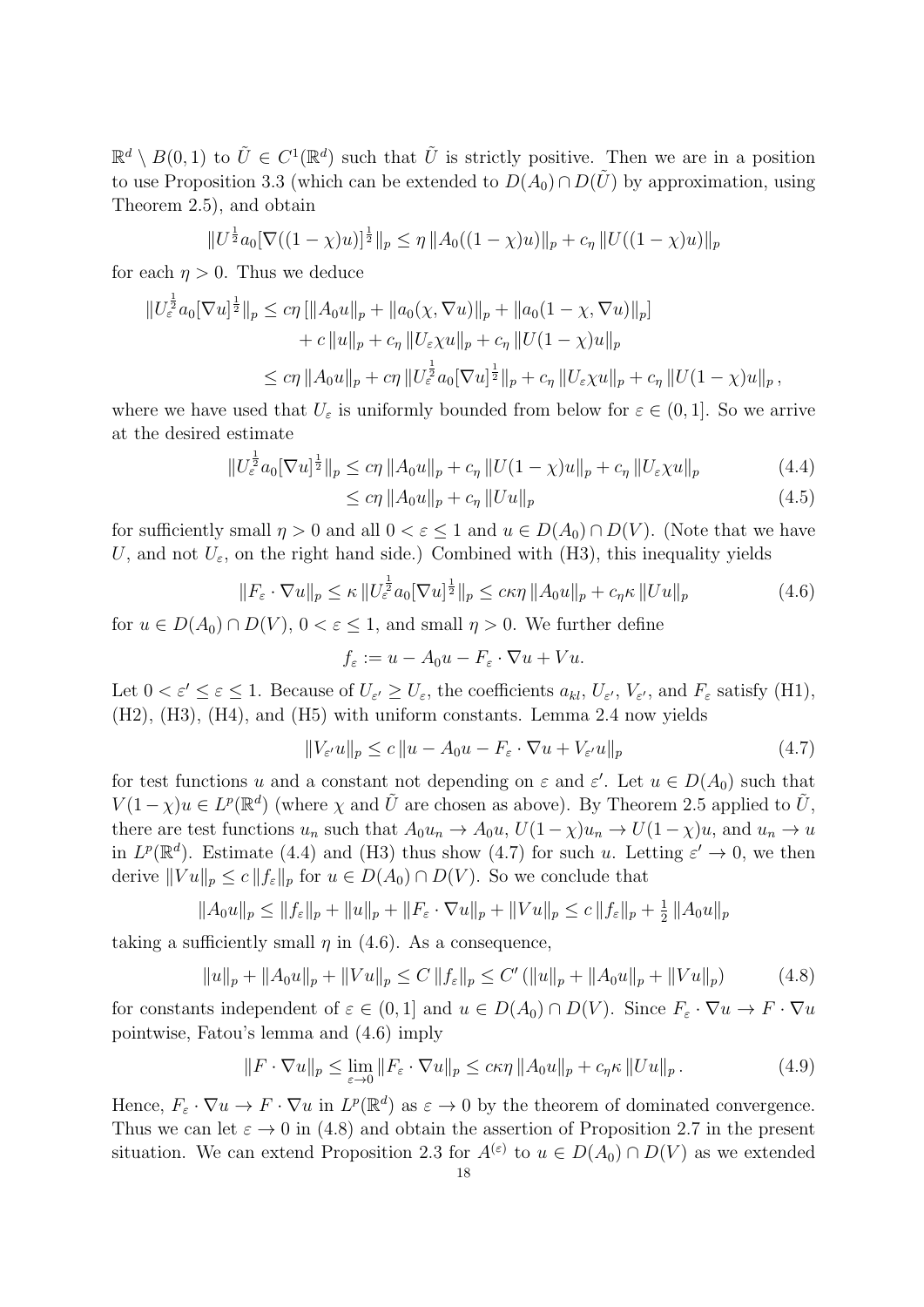(4.7). Since  $F_{\varepsilon} \cdot \nabla u \to F \cdot \nabla u$  and  $V_{\varepsilon}u \to Vu$  in  $L^p(\mathbb{R}^d)$  as  $\varepsilon \to 0$ , Proposition 2.3 is then also valid for A defined on  $D(A_0) \cap D(V)$  Now the next theorem can be shown exactly as Theorem 2.8.

**Theorem 4.3.** Let  $p > 2$ . Assume that (H1) and (H5) hold and that U, V, and F satisfy (H2'), (H3), and (H4) with (2.4) on  $\mathbb{R}^d \setminus \{0\}$ . Moreover, let (4.1) and (4.3) be true. Then A with  $D(A) = D_p$  generates an analytic  $C_0$ -semigroup  $T(\cdot)$  in  $L^p(\mathbb{R}^d)$  such that  $||T_p(z)|| \leq 1$  for  $|\arg z| \leq \phi_p$  and some  $\phi_p > 0$ .

In order to extend Theorem 3.7, let the assumptions of Theorem 4.2 hold for  $p =$ 2 and let the assumptions of Theorem 4.2 or 4.3 hold for some  $p = r \le 2$  or  $p =$  $r > 2$ , respectively. In view of the proof of Theorem 3.7, we have to show that A generates positive and consistent semigroups on  $L^2(\mathbb{R}^d)$  and  $L^p(\mathbb{R}^d)$ . This is true for  $r \leq 2$ , since then the theory of Section 2 applies to  $A^{(\varepsilon)}$  and  $A^{(\varepsilon)}u \to Au$  as  $\varepsilon \to 0$ for  $u \in D(A_0) \cap D(V)$ . Thus positivity and consistency follows from the Trotter–Kato theorem, [15, Theorem III.4.8]. The same argument works in the case  $F = 0$  for all  $r \in (1,\infty)$ . If  $r > 2$ , we still have  $T(t) \geq 0$  on  $L^2(\mathbb{R}^d)$ , so that it remains to verify that the semigroups on  $L^r(\mathbb{R}^d)$  and  $L^2(\mathbb{R}^d)$  coincide for  $f \in L^2(\mathbb{R}^d) \cap L^r(\mathbb{R}^d)$ . Consider again the operator  $L_t u = A_0 u - Vu + tF \cdot \nabla u$ ,  $0 \le t \le 1$ . Note that the resolvent of  $A_0 - V = L_0$ is consistent. For small  $t > 0$  and large  $\lambda \in \rho(L_0)$ , we have

$$
R(\lambda, L_t) = R(\lambda, L_0) \sum_{k=0}^{\infty} [tF \cdot \nabla R(\lambda, L_0)]^n.
$$

Due to  $(4.9)$ , this expansion implies that the resolvent of  $L_t$  is consistent. By finitely many iterations of this argument, we derive the consistency of the resolvent of  $L_1 = A$ , whence the consistency of the semigroups follows.

**Theorem 4.4.** Let the assumptions of Theorem 4.2 hold for  $p = 2$  and let the assumptions of Theorem 4.2 or 4.3 hold for some  $p = r \le 2$  or  $p = r > 2$ , respectively. Then the semigroups  $T(t)$  are positive. Let  $f \in L^q([0,T], L^r(\mathbb{R}^d))$  and  $\varphi = 0$ , for some  $q \in (1,\infty)$ and  $T > 0$ . Then the solution u of (1.3) belongs  $W^{1,q}([0,T], L^r(\mathbb{R}^d))$  and  $A_0u, Vu \in$  $L^q([0,T], L^r(\mathbb{R}^d)).$ 

#### **REFERENCES**

- [1] S. Agmon, The  $L_p$  approach to the Dirichlet problem, Ann. Scuola Norm. Sup. Pisa III-13 (1960), 405-448.
- [2] H. Amann, Linear and Quasilinear Parabolic Problems. Volume 1: Abstract Linear Theory, Birkhäuser, 1995.
- [3] W. Arendt, G. Metafune, D. Pallara, Schrödinger operators with unbounded drift, preprint (2004).
- [4] P. Cannarsa, V. Vespri, Generation of analytic semigroups by elliptic operators with unbounded coefficients, SIAM J. Math. Anal. 18 (1987), 857-872.
- [5] P. Cannarsa, V. Vespri, *Generation of analytic semigroups in the*  $L^p$ *-topology by elliptic operators* in  $\mathbb{R}^N$ , Israel J. Math. **61** (1988), 235-255.
- [6] P. Clément, J. Prüss, *Completely positive measures and Feller semigroups*, Math. Ann. 287 (1990), 73–105.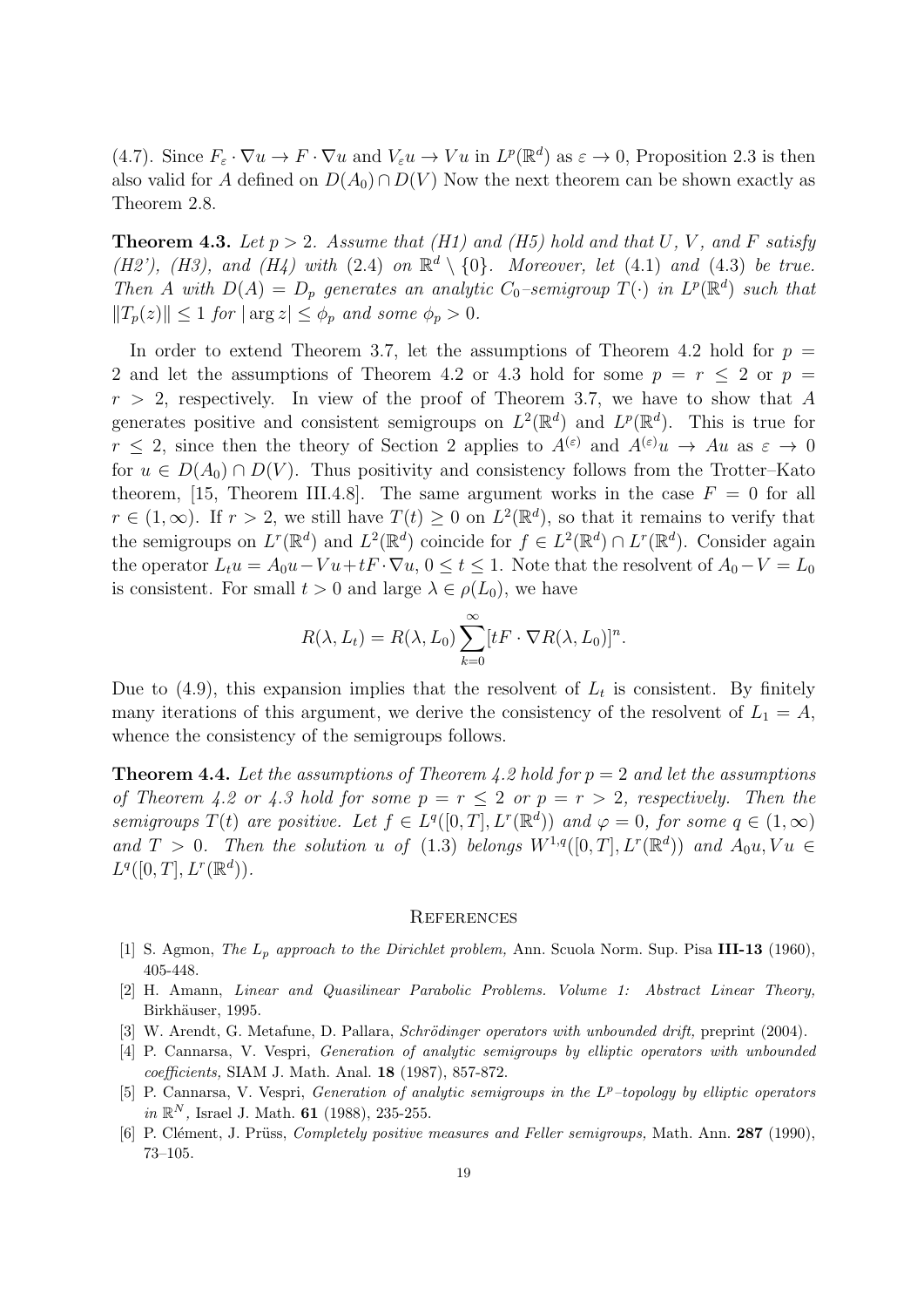- [7] G. Cupini, S. Fornaro, *Maximal regularity in*  $L^p(\mathbb{R}^N)$  for a class of elliptic operators with unbounded coefficients, Differential Integral Equations, to appear.
- [8] G. Da Prato, A. Lunardi, Elliptic operators with unbounded drift coefficients and Neumann boundary condition, J. Differential Equations 198 (2004), 35–52.
- [9] E.B. Davies, Heat Kernels and Spectral Theory, Cambridge U. P., 1989.
- [10] E.B. Davies,  $L^1$  properties of second order elliptic operators, Bull. London Math. Soc. 17 (1985), 417-436.
- [11] E.B. Davies, Some norm bounds and quadratic form inequalities for Schrödinger operators, J. Operator Theory 9 (1983), 147-162.
- [12] E.B. Davies, Some norm bounds and quadratic form inequalities for Schrödinger operators II, J. Operator Theory 12 (1984), 177-196.
- [13] R. Denk, M. Hieber, J. Prüss,  $R$ -boundedness, Fourier multipliers, and problems of elliptic and parabolic type, Memoirs AMS 166, nr. 788 (2003).
- [14] A. Eberle, Uniqueness and Non–Uniqueness of Semigroups Generated by Singular Diffusion Operators, Lecture Notes in Mathematics 1718, Springer–Verlag, 1999.
- [15] K.J. Engel, R. Nagel, One–Parameter Semigroups for Linear Evolution Equations, Springer–Verlag, 2000.
- [16] D. Gilbarg, N.S. Trudinger, Elliptic Partial Differential Equations of Second Order, Revised Third Printing, Springer, 1998.
- [17] M. Giuli, F. Gozzi, R. Monte, V. Vespri, Generation of analytic semigroups and domain characterization for degenerate elliptic operators with unbounded coefficients arising in financial mathematics, part II, preprint  $(2004)$ .
- [18] F. Gozzi, R. Monte, V. Vespri, Generation of analytic semigroups and domain characterization for degenerate elliptic operators with unbounded coefficients arising in financial mathematics, part I, Differential Integral Equations, 15 (2002), 1085-1128.
- [19] T. Kato, Fractional Powers of dissipative operators II, J. Math. Soc. Japan 14 (1962), 242–248.
- [20] T. Kato, Remarks on the self-adjointness and related problems for differential operators, in I.W.Knowles and R.Lewis (Editors): "Spectral Theory of Differential Operators", North Holland, 1981, pp. 253–266.
- [21] P. Kunstmann, L. Weis, *Maximal L<sub>p</sub>* regularity for parabolic equations, Fourier multiplier theorems and  $H^{\infty}$  functional calculus, in M. Iannelli, R. Nagel, S. Piazzera (Editors): "Functional Analytic Methods for Evolution Equations," Lecture Notes in Mathematics, Springer–Verlag, to appear.
- [22] V. Liskevich, Z. Sobol, H. Vogt, On the  $L^p$  theory of  $C_0$  semigroups associated with second-order elliptic operators II, J. Funct. Anal.  $193$  (2002), 55-76.
- [23] A. Lunardi, Analytic Semigroups and Optimal Regularity in Parabolic Problems, Birkhäuser, 1995.
- [24] G. Metafune, J. Prüss, A. Rhandi, R. Schnaubelt,  $L^p$  regularity for elliptic operators with unbounded coefficients, T¨ubinger Berichte zur Funktionalanalysis, 11, 2001-2002, 193-218.
- [25] N. Okazawa, An  $L^p$  theory for Schrödinger operators with nonnegative potentials, J. Math. Soc. Japan 36 (1984), 675-688.
- [26] N. Okazawa,  $L^p$ -theory of Schrödinger operators with strongly singular potentials, Japan J. Math. 22 (1996), 199-239.
- [27] Z. Sobol, H. Vogt, On the  $L_p$  theory of  $C_0$ -semigroups associated with second order elliptic operators I, J. Funct. Anal. 193 (2002), 24–54.

G. Metafune, D. Pallara, Dipartimento di Matematica "E. De Giorgi", Universita degli ` Studi di Lecce, C.P. 193, I - 73100 Lecce, Italy.

E-mail address: giorgio.metafune@unile.it

E-mail address: diego.pallara@unile.it